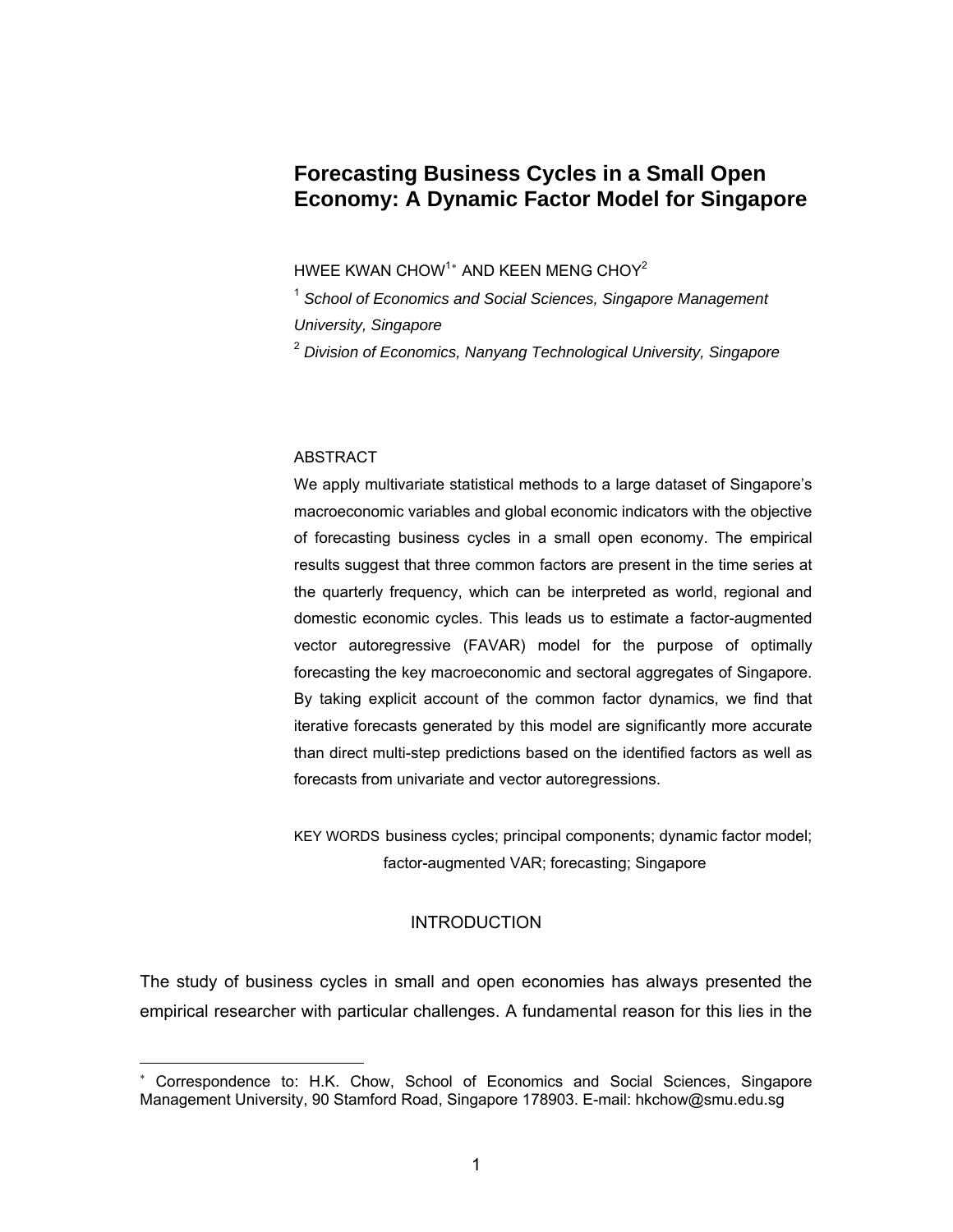vulnerability of such economies to the vagaries of international macroeconomic fluctuations, which accentuate the intrinsic volatility caused by domestically generated disturbances. Nonetheless, many papers appearing in academic journals are cognizant of the role played by international fluctuations when documenting the 'stylized facts' of business cycle co-movements in relatively open economies, for example Sweden, Switzerland, New Zealand and Korea (see respectively Englund *et al*., 1992, Danthine and Girardin, 1989, Kim *et al*., 1994, and Kim and Choi, 1997). Two recent articles that examined the nature of economic fluctuations in the small city-states of Hong Kong and Singapore also find that external factors contribute significantly to these economies' internal gyrations (Leung and Suen, 2001; Choy, 2006). In addition to such industrialized country studies, Kose (2002) calibrated the impact of world price shocks on a group of small open developing economies while Kose, Otrok and Whiteman (2003) successfully used worldwide, regional and country-specific business cycles to explain the aggregate co-movements observed in a broad cross-section of countries.

As for published work on forecasting the economic cycles of highly open economies, attempts to include the impact of international events are often hampered by the need for parsimony. Typically, the forecasting problem is approached on an ad hoc basis, using only a limited number of foreign variables to capture external shocks to the economy. This is to avoid running into the degrees-of-freedom problem associated with a loss of efficiency in regression-type models such as single and multiple equations, large-scale macroeconometric models, and even statistical time series methods.

Unfortunately, an inadequate account of the influence of global causative factors on the genesis and propagation of local business cycles could well lead to sub-optimal predictions of economic variables. As a remedy, one could consider dynamic factor models that permit the incorporation of a large number of variables capturing the foreign disturbances which buffet small and open economies as well as impulses originating from domestic sources. This class of models is appealing from a theoretical standpoint since it views all macroeconomic fluctuations as being driven by a small number of common shocks and an idiosyncratic component that is peculiar to each economic time series—an idea that was already implicit in Burns and Mitchell's (1946) early characterization of business cycles. In spite of the seminal paper by Sargent and Sims (1977), however, dynamic factor models have only lately been revived for the purpose of forecasting real economic activity in the US and larger European economies, partly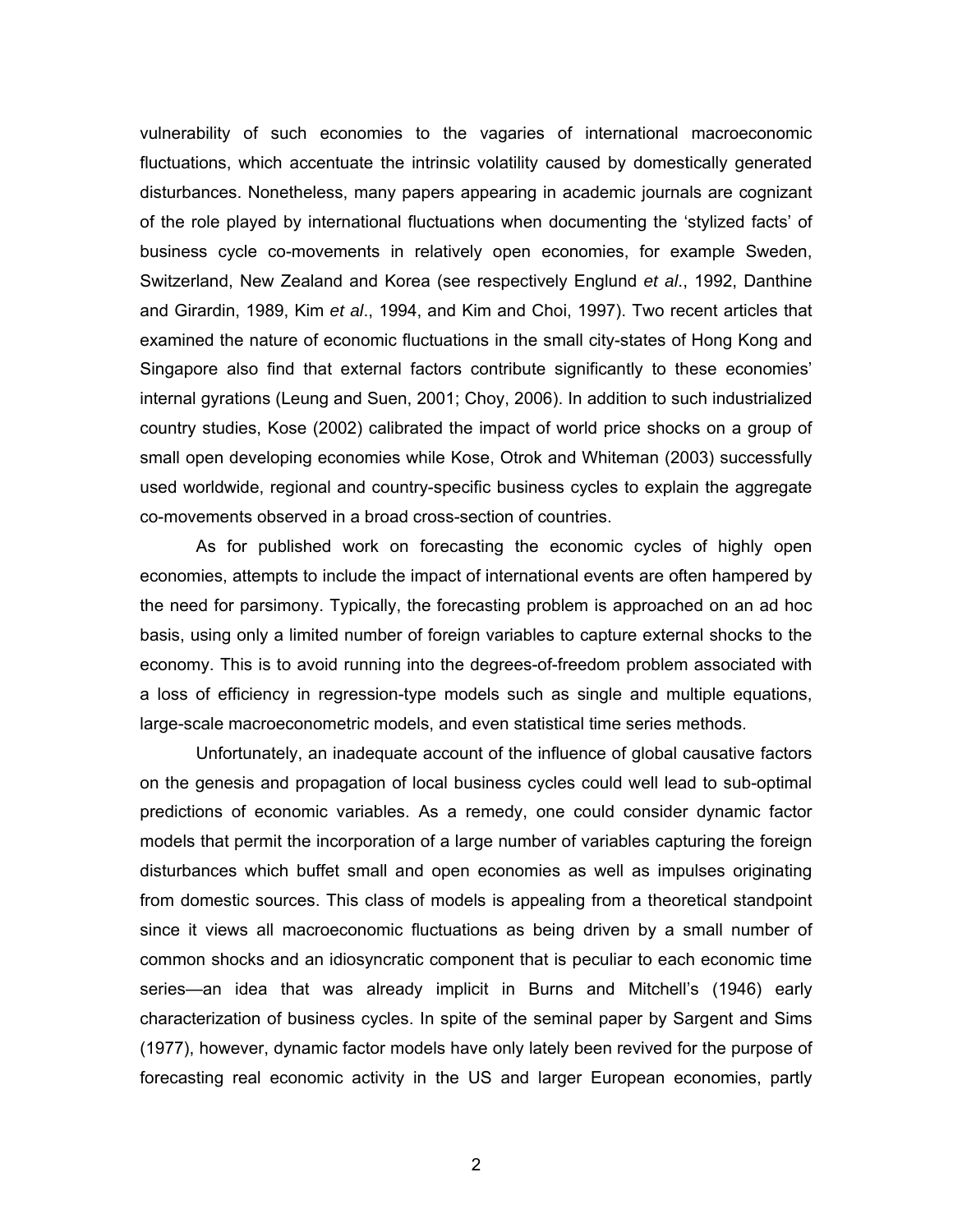because the statistical techniques and computing power needed to efficiently exploit the vast amount of information in large datasets were developed but recently. Whilst their application to small open economies remains unexplored, the results are promising so far and they suggest that these data-intensive models could outperform the standard approaches (see, *inter alia*, García-Ferrer and Poncela, 2002; Stock and Watson, 2002b; Forni *et al*., 2003; Artis *et al*., 2005; Schumacher, 2007).

In this paper, we illustrate the use of a dynamic factor model for macroeconomic forecasting of an archetypal small open economy with an empirical application to Singapore. The exercise begins with a multivariate analysis of a large collection of quarterly time series that includes foreign economic indicators such as the real GDPs and asset prices of Singapore's trading partners, global electronics series and world prices and interest rates. The domestic variables consist of GDP and its components, gross value-added by sectors, industrial production indices, sectoral indicators, trade series, general price indexes, labour market variables, monetary and financial series and business expectations surveys. Importantly, some of these series are known to be leading indicators of economic activity in Singapore.

It turns out that the bulk of the observed co-variation in the dataset can be explained by three uncorrelated factors representing world, regional and domestic business cycles. Once these factors have been estimated by a highly general factor model, they can be utilized for short-term forecasting. A novelty of the paper lies in the way forecasts are generated from the dynamic factors. In existing studies, predictions are routinely produced by a multi-step approach that entails the estimation of distinct forecasting equations at each horizon. To evaluate the empirical performance of these direct forecasts, we also generate predictions iteratively by specifying a factoraugmented vector autoregression (FAVAR) which includes the identified factors and the variables to be forecasted. Such a model was proposed by Bernanke, Boivin and Eliasz (2005) for the structural analysis of monetary policy shocks but as far as we know, has not been employed in forecasting real variables. This is surprising as projections from the FAVAR model can draw on information extracted from a much larger cross-section of macroeconomic time series than is feasible with small-scale VAR models.

 Our objective is to compare the two types of factor forecasts and determine which represent more accurate predictions in practice—another empirical issue that has not received much attention in the literature. The multi-step approach has the advantage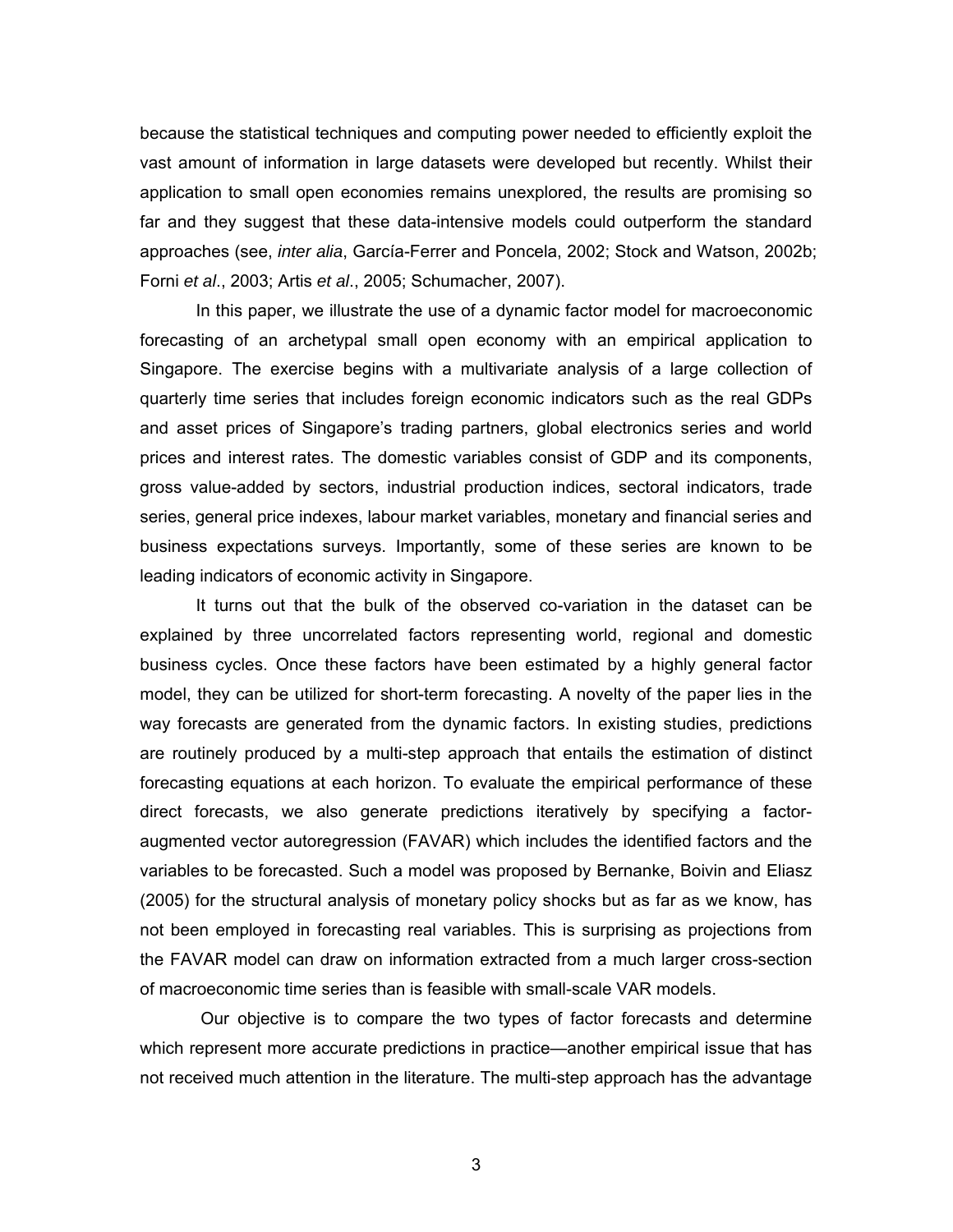of mitigating specification error in the one-step ahead forecasting model while the iterated procedure offers potential gains in efficiency since fewer parameters are estimated. Marcellino *et al*. (2006) concluded from an analysis of autoregressive models that the latter dominates the former insofar as US economic time series are concerned. We ourselves find in the factor context that the FAVAR approach, by taking explicit account of the future evolution of dynamic factors, leads to substantial improvements in forecast accuracy when compared to the direct multi-step method based on the estimated factors.

The following section describes the data series used in the forecasting exercise and carries out a preliminary multivariate analysis by the method of principal components. Plausible economic interpretations of the largest estimated components are suggested by relating them to key variables. We then proceed to estimate a generalized dynamic factor model for the Singapore economy using the method of maximum likelihood and test for the number of common factors in the model with the help of information criteria. Next, we use the dynamic factors to generate multi-step as well as iterated out-of-sample predictions of the growth in real GDP and major sectoral output indicators, which are formally evaluated against univariate and multivariate time series models. Lastly, we present the paper's conclusions.

# A PRINCIPAL COMPONENT ANALYSIS OF SINGAPORE DATA

Singapore has a large and reliable database of macroeconomic variables by the standards of newly industrialized economies. The national income accounts, in particular, are very rich in revealing sectoral details of the compilation of real GDP by the output approach. In view of this, we broaden our search for the set of indicators to be used in the multivariate analyses of this and subsequent sections to time series of the quarterly frequency, hence providing a more comprehensive coverage of the many facets of macroeconomic activity. Needless to say, monthly data is not excluded from the exercise, although these have to be aggregated or averaged to yield quarterly values.

If pertinent, we employ the seasonally adjusted time series supplied by data sources save for a few cases where we performed the adjustment ourselves using the X-12 software (these instances are noted in the appendix, which lists all the variables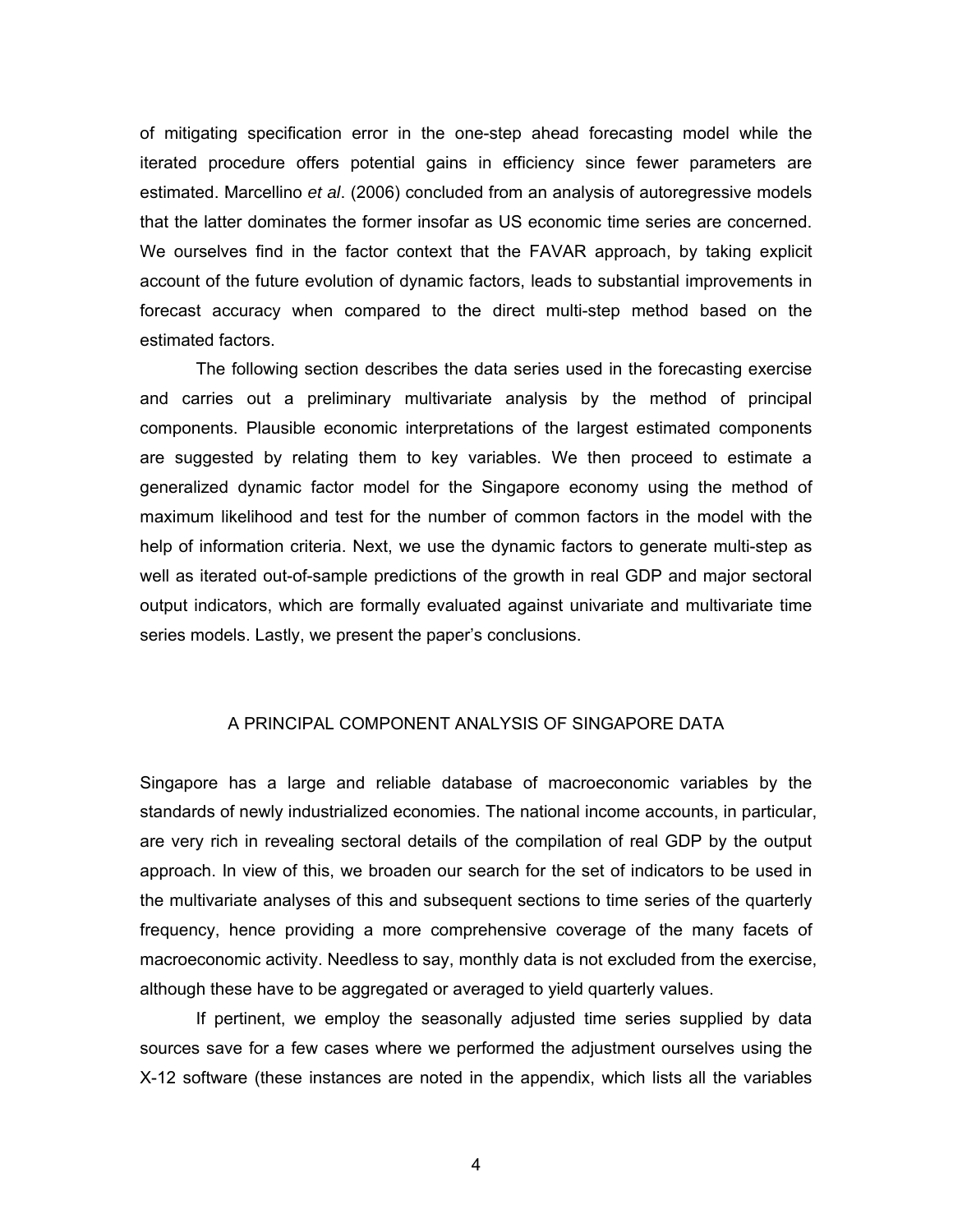covered). Since our interest is in forecasting Singapore's *growth cycles*, almost all the variables we work with are transformed into approximate year-on-year growth rates by taking the fourth differences of their logarithms, thereby ensuring also that the data is covariance stationary (the exceptions are indicated in the appendix). In this respect, we depart from the conventional practice of modelling quarter-on-quarter growth rates since these are very volatile for a small open economy like Singapore.

To avoid overweighting any one series, all raw and transformed variables are normalized by subtracting their means and dividing by their standard deviations. A visual inspection of time plots revealed a handful of unusual occurrences during the sample period from 1993Q1 to 2006Q4 due to the Asian financial crisis of 1997 and the outbreak of the SARS disease in early 2003. As a robustness measure, the outlying observations are excluded in the computation of means and standard deviations. The choice of starting date was dictated by the availability of electronics data, compelling us to increase *N* (number of predictor variables) at the expense of *T* (length of time series).

As stated above, the importance of international and foreign economic indicators for short-term monitoring of the Singapore economy should not be underestimated, so it is imperative to consider external series that are known to co-move with—and sometimes lead—domestic variables, subject of course to data availability. After adding in the local macroeconomic series, we have a total of 177 quarterly indicators on hand (41 foreign and 136 local). The transnational and national indicators selected can be grouped as follows:

- Real GDPs of Singapore's major trading partners and their weighted average (10 countries and one region); composite leading indexes of the US and major European and Asian economies; foreign stock prices and interest rates
- Global semiconductor sales, US technology cycle index and electronics leading series; world oil price, non-fuel commodity prices and global consumer prices
- Singapore's real GDP and expenditure components; gross value-added output in manufacturing and major service sectors; industrial production indices; investment commitments and business expectations surveys; official composite leading index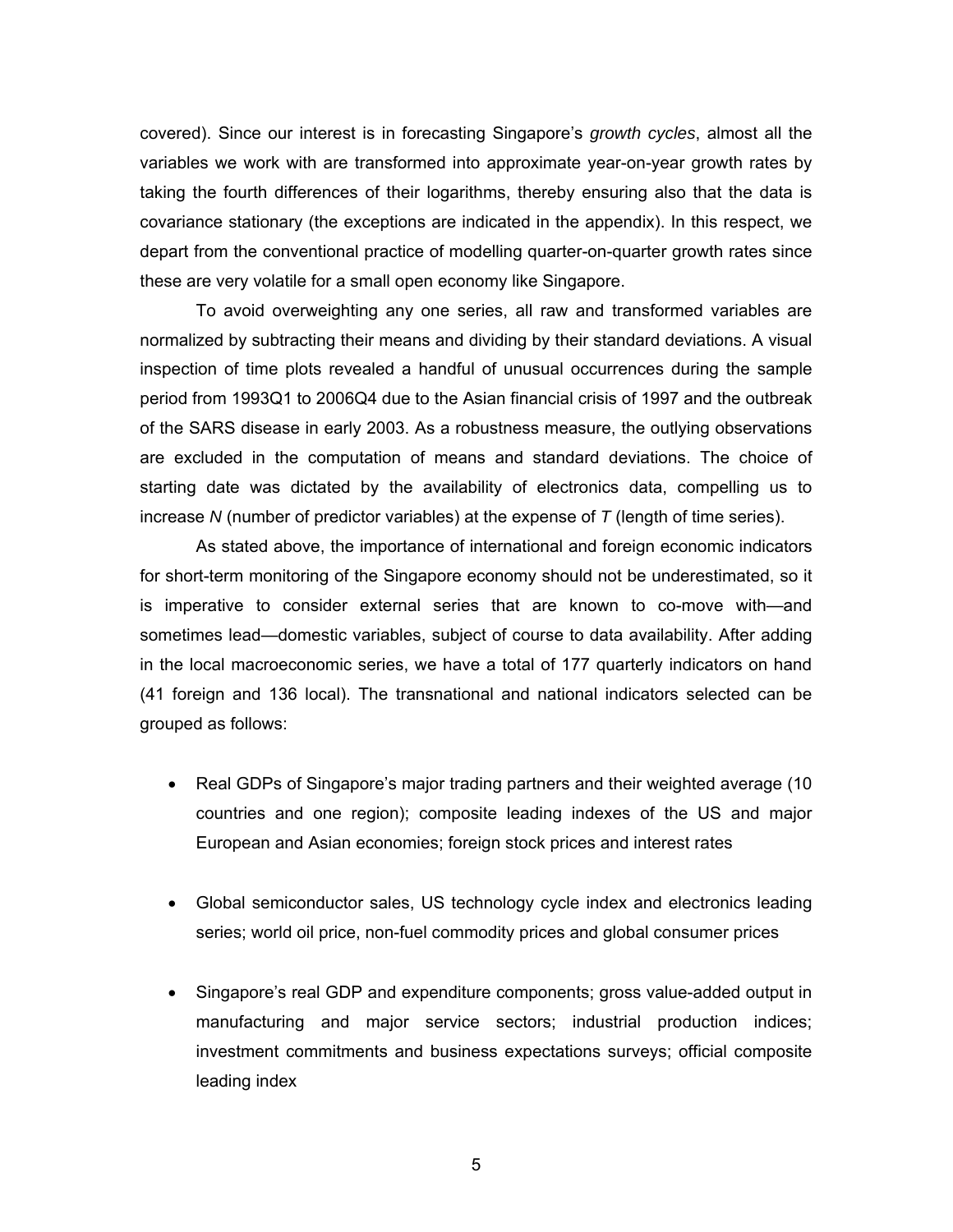- Construction and housing related series e.g. residential investment, building contracts awarded and property prices
- Sectoral indicators such as retail sales, new car registrations, tourist arrivals, air and sea cargo handled, electricity generation and new company formations in different sectors
- Foreign trade series: exports and imports of goods and services, domestic exports and re-exports—all disaggregated into oil and non-oil categories
- Export and import price indices; terms of trade; consumer and producer price indices; GDP and sectoral deflators
- Labour market variables: changes in employment, retrenchments, overall and resident unemployment rates, unit labour and business costs
- Financial series such as share prices, interest rates and exchange rates; monetary aggregates and bank credit

Even though empirical dynamic factor models for macroeconomic time series are of recent vintage, there has long existed techniques for data simplification in the statistical literature. All these have in common the aim of reducing high-dimensional data into a smaller and more manageable set of linear combinations, ranging from the classical methods of principal component and static factor analyses to more sophisticated techniques like cluster analysis and projection pursuit. Given its close affinity with the dynamic factor model, we decided to carry out a principal component analysis of the Singapore dataset so as to gain preliminary insights into the interrelationships between the selected economic indicators (the results are later used as pre-estimates to initialize the estimation procedure for the common factors).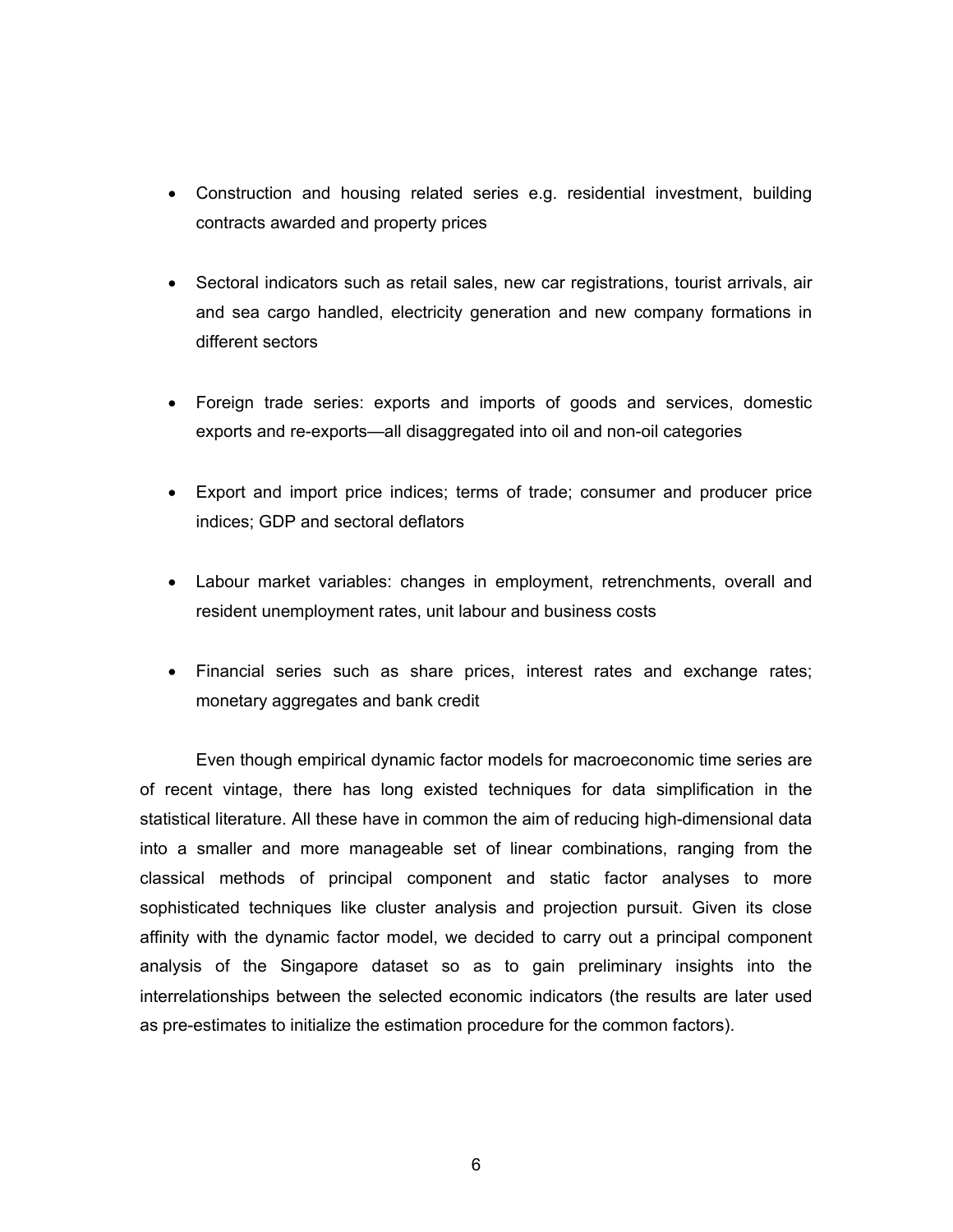

Figure 1. Scree plot of eigenvalues from principal component analysis

 Figure 1 shows the outcome of the principal component analysis by way of a *scree plot*, which graphs the largest six eigenvalues of the data matrix. There appears to be a natural break at the third value, with the remaining eigenvalues flattening out. The first three principal components explain on average 28%, 15% and 8% of the total variance in our economic series, making for a cumulative proportion of 52%. This is remarkable in view of the large number and diversity of the time series included in the analysis. By contrast, the fourth, fifth and sixth components account for only 7%, 5% and 4% respectively and they are also less amenable to economic interpretation.

To see what sort of interpretations, if any, could be assigned to the first three principal components, we execute an orthogonal rotation of the estimated eigenvectors using the popular varimax method. The rotated components are graphed as bar charts in Figures 2–4, where the numbers on the horizontal axis refer to the ordering of the series (see appendix listing) and the principal component 'loadings' are shown on the vertical axis. Table I provides a summary by indicating whether the variables in a particular grouping have predominantly positive, negative or zero loadings on a given component. Scanning down the table, we might aptly label, in the typical manner of principal component analysis, the first component as 'regional services', the second as 'domestic construction', and the third as 'global manufacturing'.

The first rotated principal component is a linear combination that places heavy weights on regional economic series and world electronics indicators. In terms of sectoral breakdown, domestic services and the semiconductor-related industries are strongly emphasized. This is very much in line with the regional orientation of Singapore's exportable services and her role as a producer of high value-added parts and accessories in the electronics supply chain based in Asia. In contrast, the second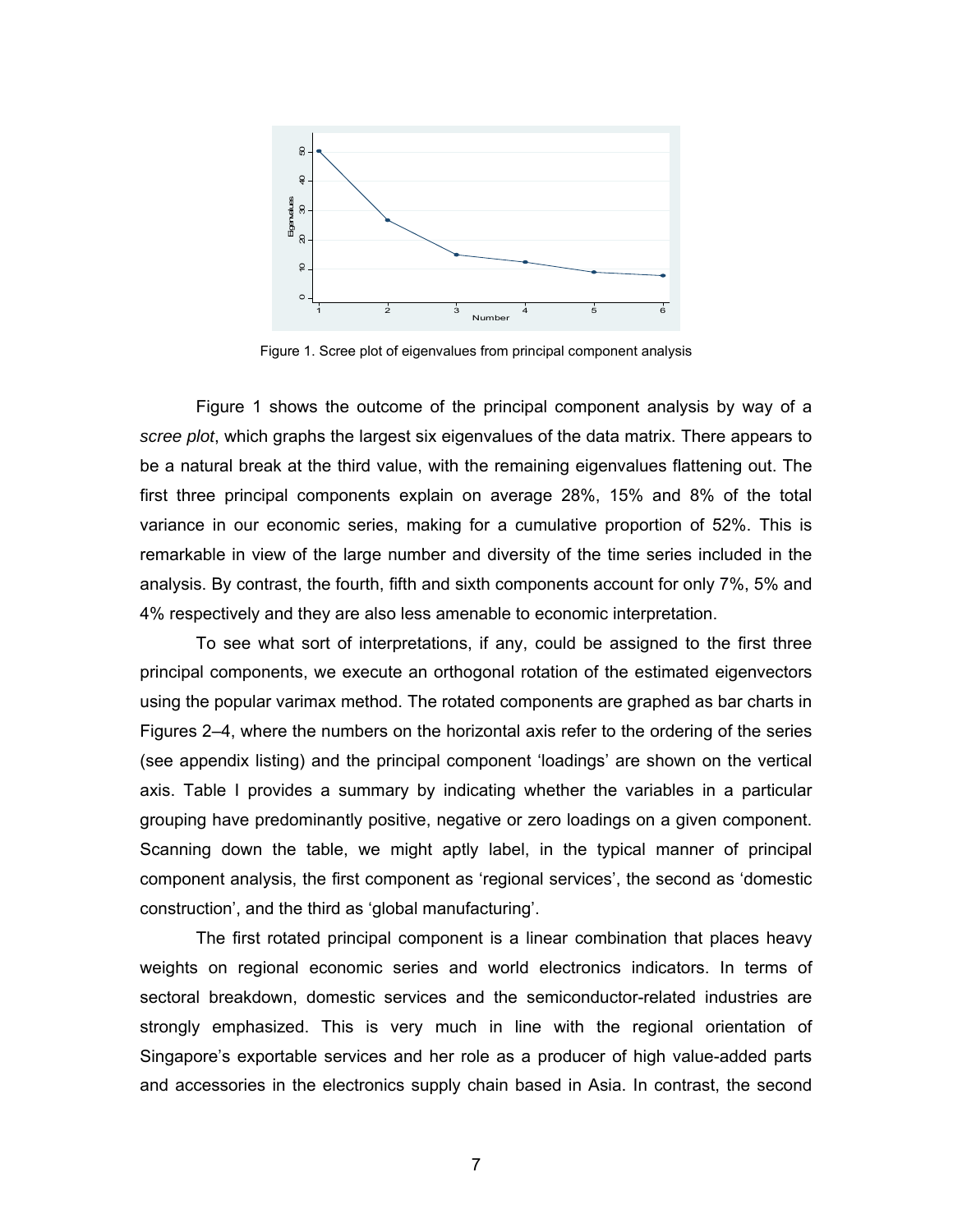principal component clearly picks out the indicators associated with the domestic construction cycle, property prices and supporting services such as real estate and bank lending. Labour market variables and effective exchange rates also load highly on this component. The third rotated eigenvector seems to be linked to global business cycles as it has large and positive coefficients for US and European variables, producer prices and financial series. Naturally, local manufacturing output is more strongly aligned to these cycles than services production. In the light of these findings, we interpret the driving forces behind short-term fluctuations in Singapore's macroeconomic variables as world, regional and country-specific business cycles. The sections that follow describe how these factors could be estimated and utilized for forecasting business cycles.

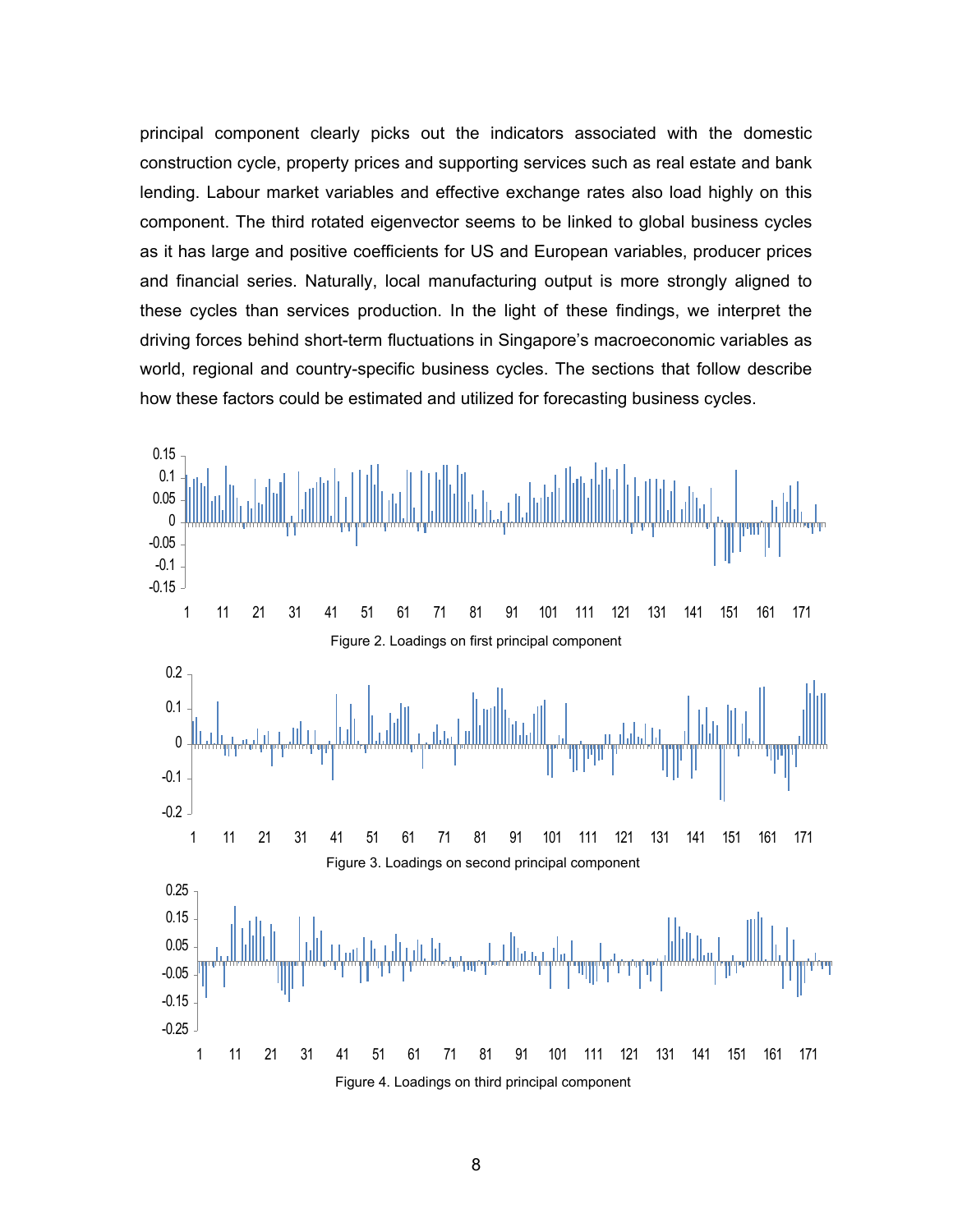| Variable Groupings            | Component 1 | Component 2 | Component 3 |
|-------------------------------|-------------|-------------|-------------|
| Foreign GDPs and stock prices | +           |             |             |
| Asia                          |             |             |             |
| US & Europe                   |             |             |             |
| World electronics             |             |             |             |
| Singapore GDP components      | +           |             |             |
| Manufacturing                 | +           |             |             |
| Services                      |             |             |             |
| Construction                  |             |             |             |
| Sectoral indicators           | +           |             |             |
| Trade                         | +           |             |             |
| Prices                        | +           |             |             |
| Labour market                 |             |             |             |
| <b>Financial series</b>       |             |             |             |
| Monetary aggregates           |             |             |             |

| Table I. Loadings on leading principal components |  |  |
|---------------------------------------------------|--|--|
|---------------------------------------------------|--|--|

*Note*: a plus sign indicates positive and large loadings and a minus represents negative loadings.

#### THE GENERALIZED DYNAMIC FACTOR MODEL

#### **Representation**

Variables cast in a factor model representation are characterized by the sum of two mutually orthogonal unobservable components: the common component driven by a small number of factors and the idiosyncratic component driven by variable-specific shocks. Let  $X_t, t = 1, \ldots, T$ , be the *N*-dimensional vector of stationary time series. Since we have a cross-sectional panel of 177 predictor variables in our study on Singapore,  $N = 177$  while the length of each time series is  $T = 56$  quarters. The generalized dynamic factor model for these variables is given by

$$
X_{it} = \lambda_i(L)f_t + \varepsilon_{it} \tag{1}
$$

<span id="page-8-0"></span>for  $i = 1, \ldots, N$ . The  $(q \times 1)$  vector  $f_t$  contains the common dynamic factors and  $\lambda_i(L) = \lambda_{i0} + \lambda_{i1}L + \dots + \lambda_{i}L^s$  is an *s* th order polynomial in the lag operator *L* that represents a vector of dynamic factor loadings. Unlike in the exact factor model, the idiosyncratic disturbance  $\varepsilon$ <sub>it</sub> is permitted to have limited serial and cross-correlation (see the discussion below and Forni *et al.*, 2000 and Stock and Watson, 2002b). However, the factors and idiosyncratic errors are assumed to be mutually uncorrelated at all leads and lags—an assumption that is essential for estimation of the factor model.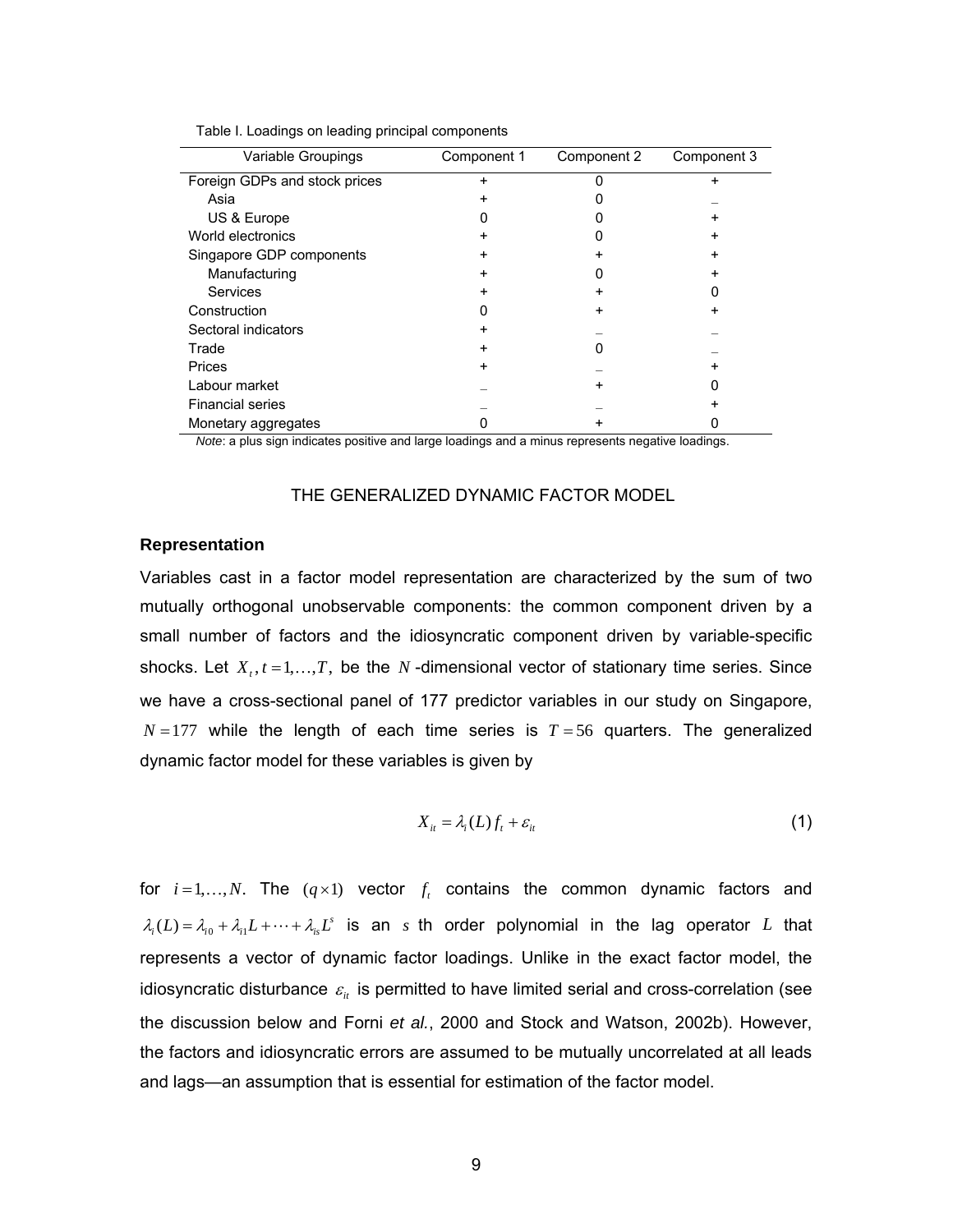The central idea of the factor model is that information in a large dataset can be parsimoniously summarized by a small number of common factors i.e.  $q \ll N$ . As in principal component analysis, each factor is a weighted linear combination of the variables found in the information set. In other words, economic variables are pooled to average out noisy disturbances in the idiosyncratic component and to capture the relevant information in the common component. We assume that the latter explains the major part of the variation in observed time series regardless of the cross-sectional dimension. In the dynamic version of the factor model described by [\(1\)](#page-8-0), current realizations of variables can also be affected by the lagged values of factors and this allows for a richer dynamic structure. Further, the *generalized* dynamic factor model does not restrict the order *s* of the factor loadings and at the same time relaxes the assumption of uncorrelated idiosyncratic terms utilized in traditional factor analysis. In particular, by allowing for both contemporaneous and lagged correlation between the idiosyncratic disturbances, it can accommodate the statistical features typically found in macroeconomic data for business cycle analysis and forecasting applications.

For estimation purposes, the model in [\(1\)](#page-8-0) is reformulated as:

$$
X_t = \Lambda F_t + \varepsilon_t \tag{2}
$$

<span id="page-9-1"></span>where  $F_{i} = ( f'_{i},...,f'_{i-s} )'$  is an  $r = q(s+1)$ -dimensional vector of stacked common factors and  $\Lambda$  is now an  $(N \times r)$  matrix of factor loadings. The key advantage of this static representation is that the unobserved factors can be estimated consistently as  $N, T \rightarrow \infty$ jointly by taking principal components of the covariance matrix of  $X_t$ , provided mild regularity conditions are satisfied (Stock and Watson, 2002a). Forni *et al.* (2000) among others showed that as *N* diverges, the principal components become increasingly collinear with the factors by virtue of a large number law. Hence, this non-parametric technique enables one to estimate the common factors from a potentially huge panel of related time series in a computationally convenient manner.<sup>[1](#page-9-0)</sup>

 $\overline{a}$ 

<span id="page-9-0"></span> $1$  In fact, Stock and Watson (2002a) proved a stronger result: even if there is parameter instability caused by, say, structural change, the principal component estimates are still consistent because their precision improves with  $N$  , thus making it possible to compensate for short panels where  $T$ is relatively small, as exemplified by our set of data.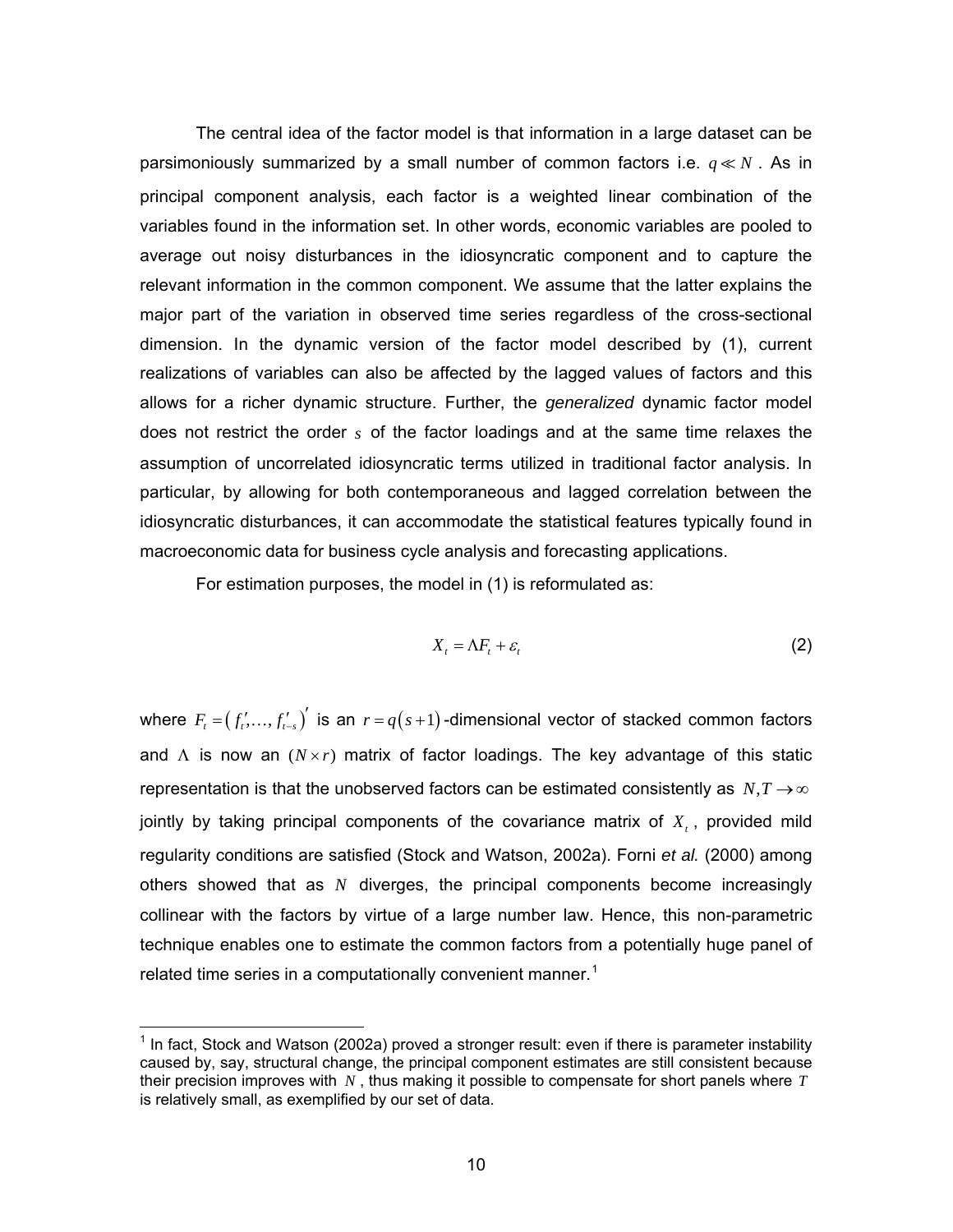## **Determination of the number of dynamic factors**

Bai and Ng (2007) recently demonstrated that the dynamic factor model [\(1\)](#page-8-0) always has a static factor representation  $(2)$  in which the dynamics of  $F<sub>t</sub>$  are characterized by a vector autoregression. In the same paper, they showed how the number of dynamic factors, *q* , can be determined from a knowledge of the number of static factors, r. Since some factors in the static model are dynamically dependent being lags of the others—it follows that  $q \leq r$ . This observation forms the basis of Bai and Ng's method to determine the value of  $q$ , which the authors interpret as a test for the number of primitive shocks driving economic fluctuations. Specifically, *q* is the number of non-zero eigenvalues in the residual correlation matrix of the static factor VAR.

The Bai-Ng procedure proceeds in two steps. In the first, the static factors are estimated by the principal component method and *r* is consistently selected using one of the six variants of information criteria developed in their earlier work (Bai and Ng, 2002). All the criteria are asymptotically equivalent but their small sample properties vary due to different specifications of the penalty term. The most widely used criterion and one of the best in terms of performance in simulations is the following:

$$
IC(r) = \ln(V(r, F)) + r\left(\frac{N+T}{NT}\right) \ln\left(\min\{N, T\}\right)
$$
 (3)

$$
\ln(V(r, F)) = \frac{1}{NT} \sum_{i=1}^{N} \sum_{t=1}^{T} (X_{it} - \Lambda_i F_t)^2
$$
 (4)

<span id="page-10-0"></span>The penalty imposed by the second term in [\(3\),](#page-10-0) which is an increasing function of *N* and  $T$  as well as the number of factors, serves to counter-balance the minimized residual sum of squares, thereby effecting an optimal trade-off between over-fitting and goodness of fit. Evidently, the criterion can be viewed as an extension of the Akaike information criterion (AIC) with consideration for the additional cross-sectional dimension to the time series. Applying it to our dataset with a pre-specified upper bound of 12 suggests that around 10 common factors should be included in the static model.

In the second step, the principal component estimators of  $F_t$  conditional on  $r = 10$  are used to fit a  $p$  th-order VAR model and the least squares residuals obtained.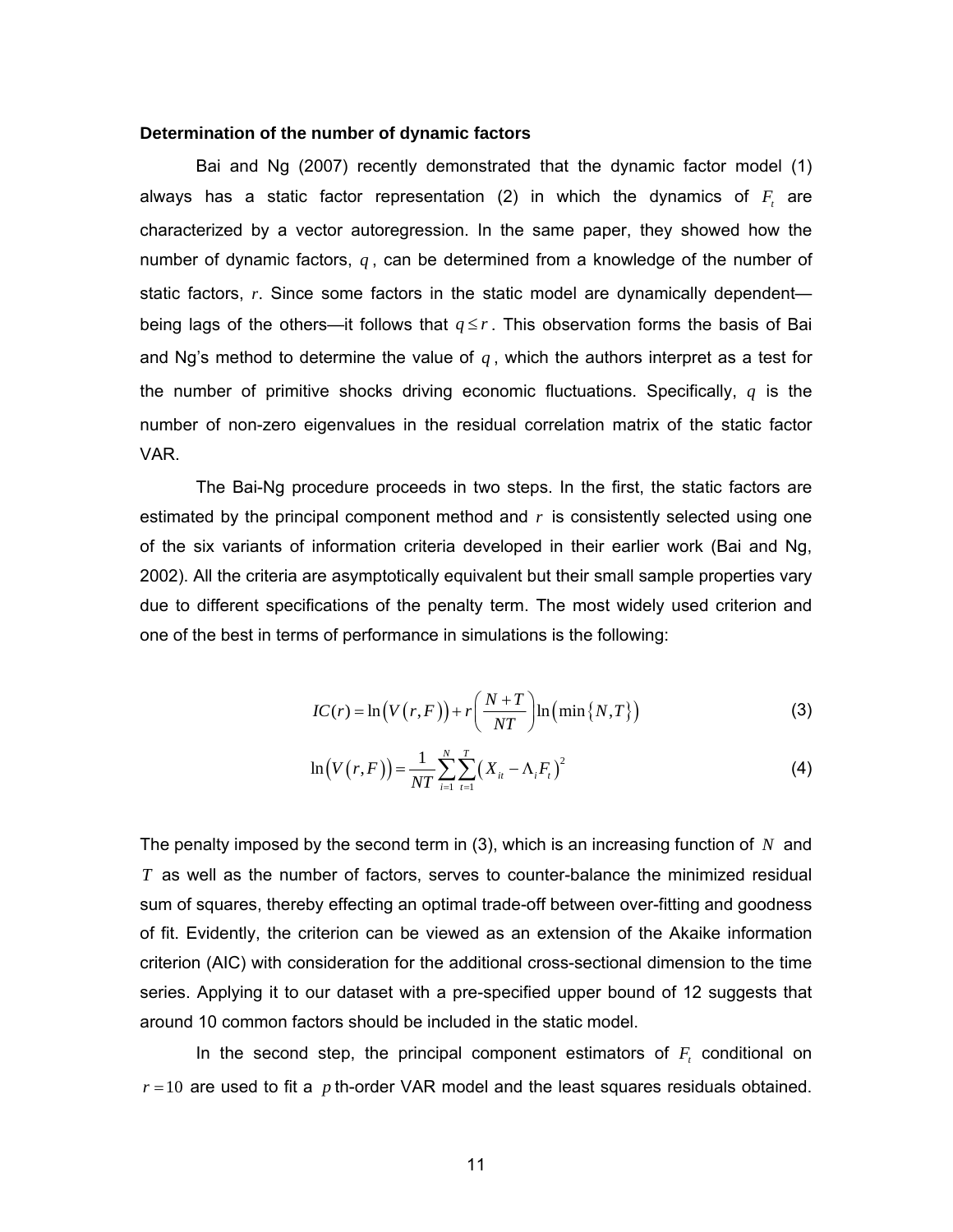As mentioned above, the procedure to determine *q* is based on the estimated eigenvalues of the VAR residual correlation matrix. Let these be denoted as  $\hat{c}_1 \geq \hat{c}_2 \geq \ldots \geq \hat{c}_r \geq 0$  in descending order. The marginal contribution of the *k* th eigenvalue is given by:

$$
\hat{D}_k = \left(\frac{\hat{c}_{k+1}^2}{\sum_{j=1}^r \hat{c}_j^2}\right)^{\frac{1}{2}}
$$
\n(5)

Under the assumption that the number of dynamic factors is  $q$ ,  $c_k = 0$  for  $k > q$ . Bai and Ng (2007) showed that  $\hat{D}_k$  converges asymptotically to zero for  $k \geq q$  at a rate depending on the sampling error induced by estimation of the VAR correlation matrix. Hence, the smallest integer *k* that satisfies the bounded set  $\left\{ k:\hat{D}_{k} < m/ \min\left[N^{\frac{1}{2}-\delta},T^{\frac{1}{2}-\delta}\right]\right\}$  is the estimated number of dynamic factors in the model. For values of  $m = 1.25$  and  $\delta = 0.1$ , the eigenvalue test selected  $q = 3$  for the Singapore data. $<sup>2</sup>$  $<sup>2</sup>$  $<sup>2</sup>$  Therefore, we utilize three dynamic factors in the forecasting exercises below.</sup>

## **Quasi-maximum likelihood estimation**

The static principal components method outlined above is merely one approach to the estimation of dynamic factor models. Alternative methods have been used in the literature, such as dynamic principal components (Forni *et al.*, 2003) and quasimaximum likelihood (Doz *et al.*, 2006), both of which estimate the dynamic factor model in [\(1\)](#page-8-0) directly. The simulation results in Boivin and Ng (2005) suggest that the factor model estimated via static principal components is relatively more robust than its dynamic counterpart, partly because the latter require the specification of many auxiliary parameters—including the truncation lag parameter for spectral density estimation and the number of frequency grids—and is therefore more prone to specification errors. Indeed, an empirical application to US data shows that static principal components outperformed the dynamic factor estimates in terms of forecast accuracy. By contrast,

<span id="page-11-0"></span><sup>&</sup>lt;u>2</u><br><sup>2</sup> These settings follow the design of the simulation experiments in Bai and Ng (2007). Like them, we employed a second order VAR model; in any case, the selection criterion mostly indicate three dynamic factors when we used VAR(1) and VAR(3) models instead.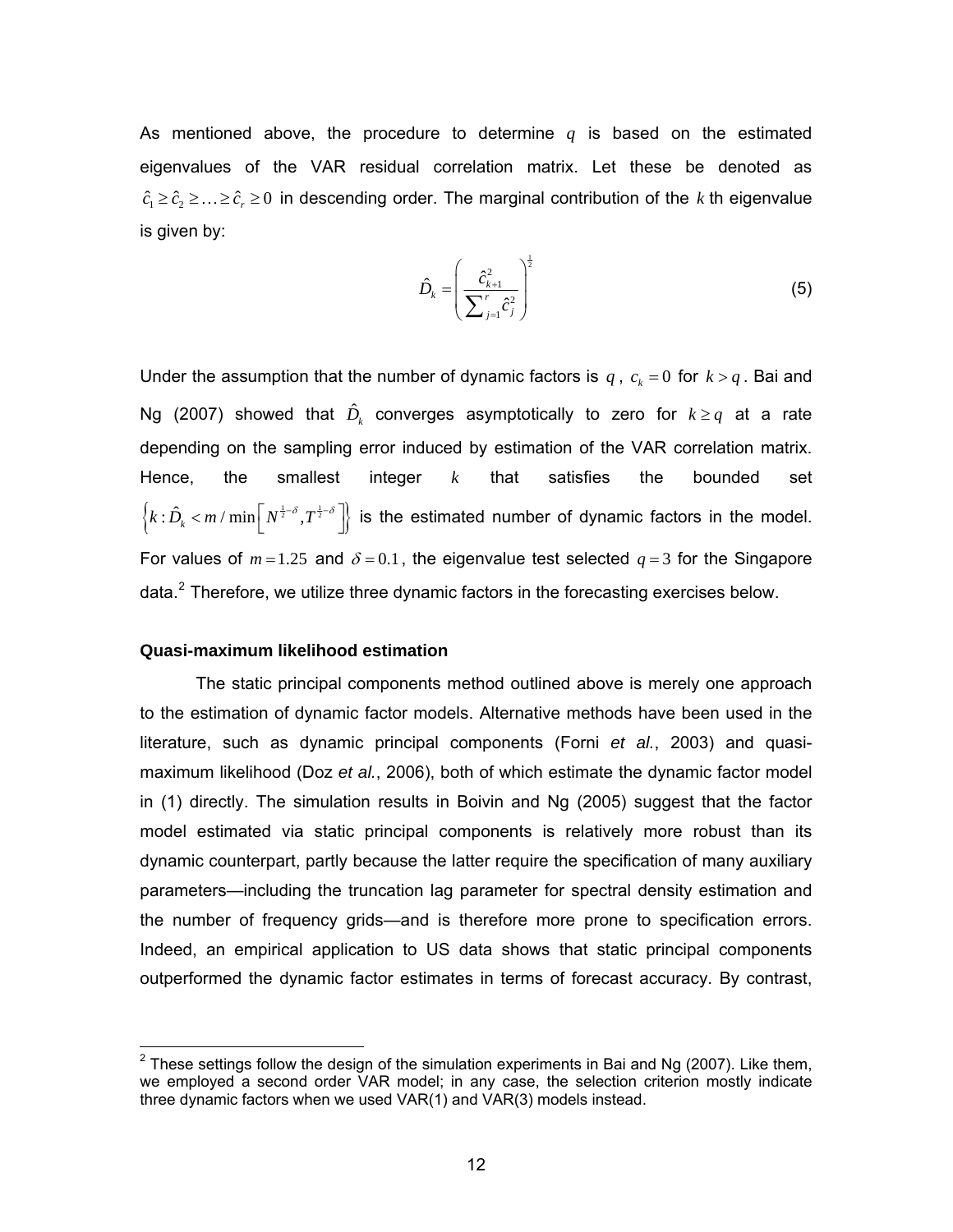Schumacher (2007) carried out forecast simulations on German data and found dynamic estimation to be superior, on the whole, to the static approach.

These mixed findings notwithstanding, we choose to perform quasi-maximum likelihood (QML) estimation of the dynamic factor model for Singapore as this method takes explicit account of the common factor dynamics through a VAR representation i.e.

$$
\Gamma(L)F_t = \eta_t \tag{6}
$$

<span id="page-12-1"></span>where  $\Gamma(L)$  is a matrix lag polynomial of finite order and  $\eta$ , is multivariate white noise. By considering the joint estimation of the entire system, the QML approach has been shown to lead to modest efficiency improvements over static principal components (Doz *et al*., 2006). As it is based in the time domain, the method also requires fewer auxiliary parameters to be specified compared to dynamic principal components. Despite these advantages, maximum likelihood estimation of the dynamic factor model in large panels is thought to be infeasible and it has only been used to estimate the parameters of low-dimensional models (Stock and Watson, 1989).<sup>[3](#page-12-0)</sup>

However, Doz *et al*. (2006) showed that QML estimation of the generalized factor model becomes computationally tractable as the cross-section enlarges. To carry it out, the dynamic factor model of [\(1\)](#page-8-0) and [\(6\)](#page-12-1) is first cast into state space form with the states being the *r* static factors. The Kalman filter can then be applied to evaluate the Gaussian likelihood and the likelihood maximized using the EM algorithm. Good initial estimates of model parameters and factors to initialize the numerical algorithm as well as a small number of states are important for the QML method to be feasible, however. The principal component estimates are used as they are good approximations to the common factors, particularly when *N* is large. It is also unsurprising that the number of iterations required for convergence is inversely related to the size of the panel, as shown by the simulations in Doz *et al.* (2006). In the final stage of the QML procedure, the dynamic factors are equated to their expected values, which are in turn computed from the Kalman smoother.

The true factors can be consistently estimated in this way as long as  $N, T \rightarrow \infty$ under two conditions. First, the common component has to be pervasive even as the

 $\overline{a}$ 

<span id="page-12-0"></span> $3$  The exception is Quah and Sargent (1993), who implemented the technique for a large crosssection where the idiosyncratic errors are assumed to be independent.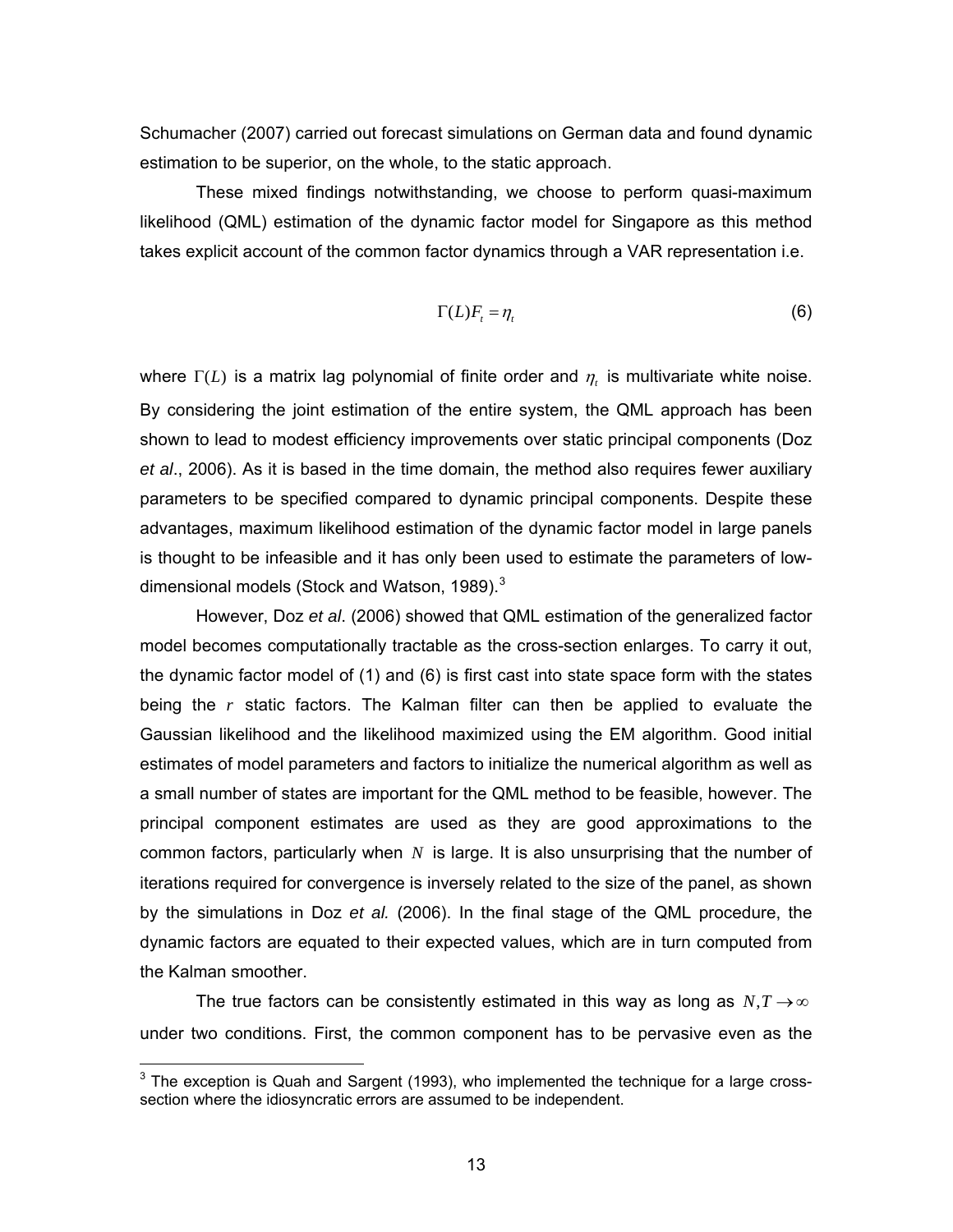cross-sectional dimension increases and second, the cross-correlation of the idiosyncratic components must be weak in an asymptotic sense. These are the same assumptions we made earlier when introducing the generalized dynamic factor model. The property of consistency in large samples explains why the maximum likelihood estimates for an exact factor model, where the idiosyncratic terms are assumed to be orthogonal and normally distributed, can be viewed as the QML estimates for the generalized factor model.

After extracting them from the Singapore and global time series, the QML estimates of the common factors are used to forecast the growth rates of overall GDP and value-added for the manufacturing (MFG), construction (CON) and services (SER) sectors in the next section. As a preliminary check, we regress these four series on their corresponding estimated common components. The regressions yielded  $R^2$  values of 0.97, 0.96, 0.85 and 0.95 respectively. Such high coefficients of determination suggest that the estimated dynamic factor model provides a very good in-sample fit to the data, especially for these variables.

# FORECASTING WITH FACTOR MODELS

We employ a common framework for generating pseudo-out-of-sample forecasts from the factor-based and other competing models. Initially, each forecasting model is estimated using data over the period 1993Q1 to 2004Q4 and its *h* -step ahead predictions calculated for  $h = 1, \ldots, 4$  quarters (given the volatility of Singapore's economic growth, we eschew longer forecast horizons). Thereafter, the sample is augmented by one quarter, the parameters of the individual models are re-estimated and the corresponding h-step forecasts computed by moving the forecast window forward.<sup>[4](#page-13-0)</sup> This recursive procedure is continued until the sample's end date reaches 2006Q4, at which point the final set of forecasts for the four quarters of 2007 are made, resulting in a combined total of 36 out-of-sample predictions at each forecast horizon for the four variables of interest.

 $\overline{a}$ 

<span id="page-13-0"></span><sup>&</sup>lt;sup>4</sup> Although we would have liked to re-estimate the dynamic factors recursively too, this proved to be infeasible as the QML algorithm becomes unstable when the sample size is reduced. Consequently, the full sample period was used to estimate the factors.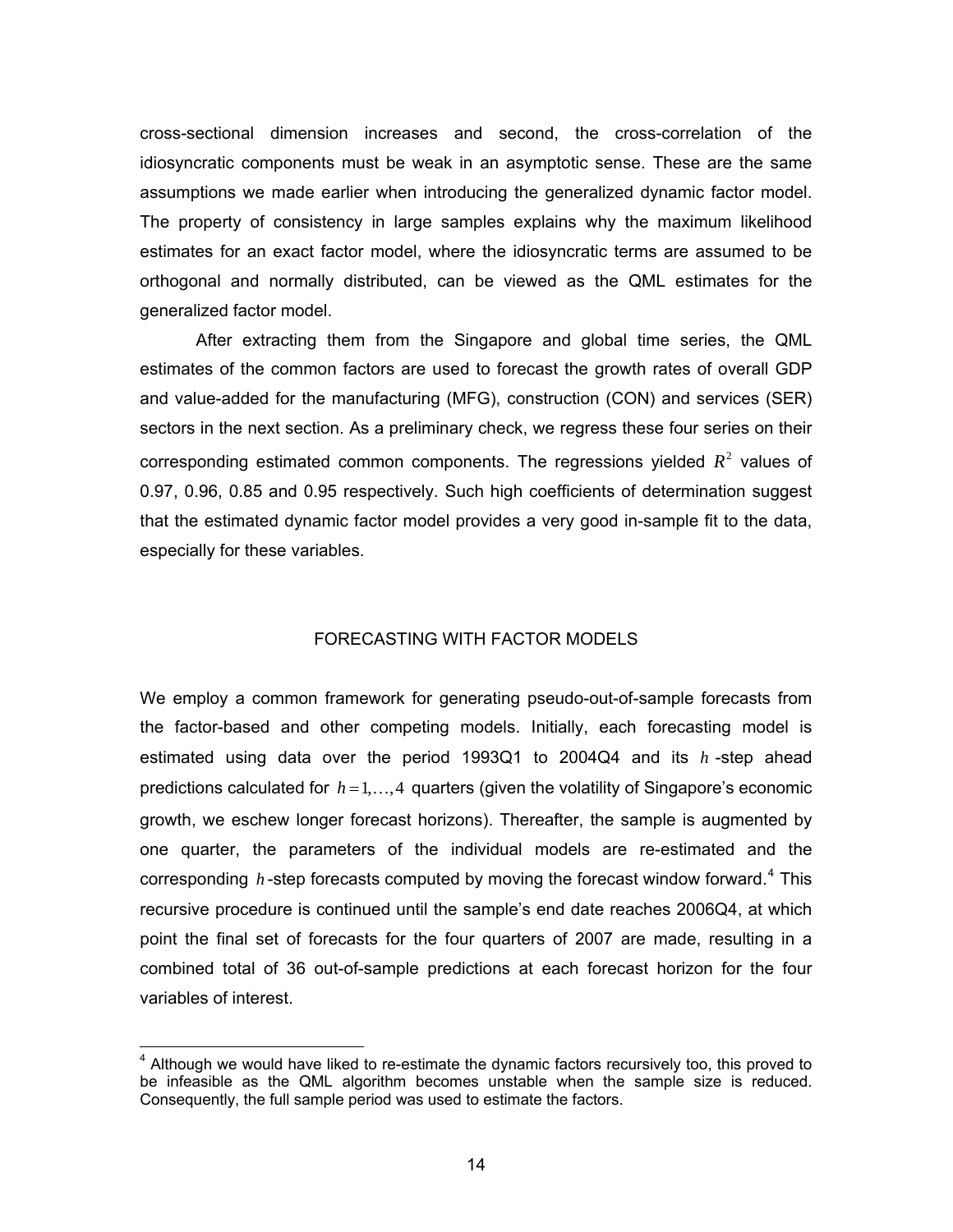#### **Forecasting models**

A distinctive feature of the recent work on forecasting with factor models lies in the way multi-period predictions are produced. Let the macroeconomic variable to be forecasted be denoted as  $X_{it}$  and the three dynamic factors identified in the previous section as  $\hat{f}_t$  . Then the  $h$  -step ahead forecast is computed directly by projecting  $X_{i,t+h}$  onto its observable past and the estimated factors as follows:

$$
X_{i,t+h} = \mu + \alpha(L)X_{it} + \beta(L)\hat{f}_t + e_{t+h}
$$
\n(7)

<span id="page-14-0"></span>At each prediction horizon, a separate forecasting equation is estimated by ordinary least squares techniques and the uniform order of the lag polynomials for the autoregressive component and the factors selected by minimizing the Bayes information criterion (BIC), starting with a maximum of 4 lags. In simulations, Stock and Watson (2002b) found that the BIC performs satisfactorily when used to select the optimal number of factors and their lags to be included in the forecasting equation.

 The direct multi-step forecasting methodology prescribed by [\(7\)](#page-14-0) differs from the usual approach whereby future predictions are generated dynamically by repeatedly iterating the one-step ahead forecasting model and replacing unknown values by their forecasts. The purported benefit of the direct method is that it obviates the need to model the evolution of the dynamic factors. Furthermore, any misspecification of the one-step ahead model will not be transmitted to the other forecast horizons since distinct models are estimated at each step of prediction. On the other hand, multi-step forecasting entails the estimation of a larger number of model parameters, thus reducing efficiency. Given this trade-off between bias and efficiency, which type of forecasts turn out to be more accurate in practice is largely an empirical question.

Boivin and Ng (2005) concluded that the direct approach works well with factor models. In contrast, Marcellino *et al*. (2006) reported for US data that the iterated method produces better predictions from autoregressive models. Here, we provide further empirical evidence by generating both multi-step and iterated projections based on the estimated common factors. Also known as 'plug-in' forecasts, the latter require the specification and estimation of a subsidiary model for the dynamic factors, the natural choice being the VAR model in [\(6\)](#page-12-1). To facilitate comparison with the multi-step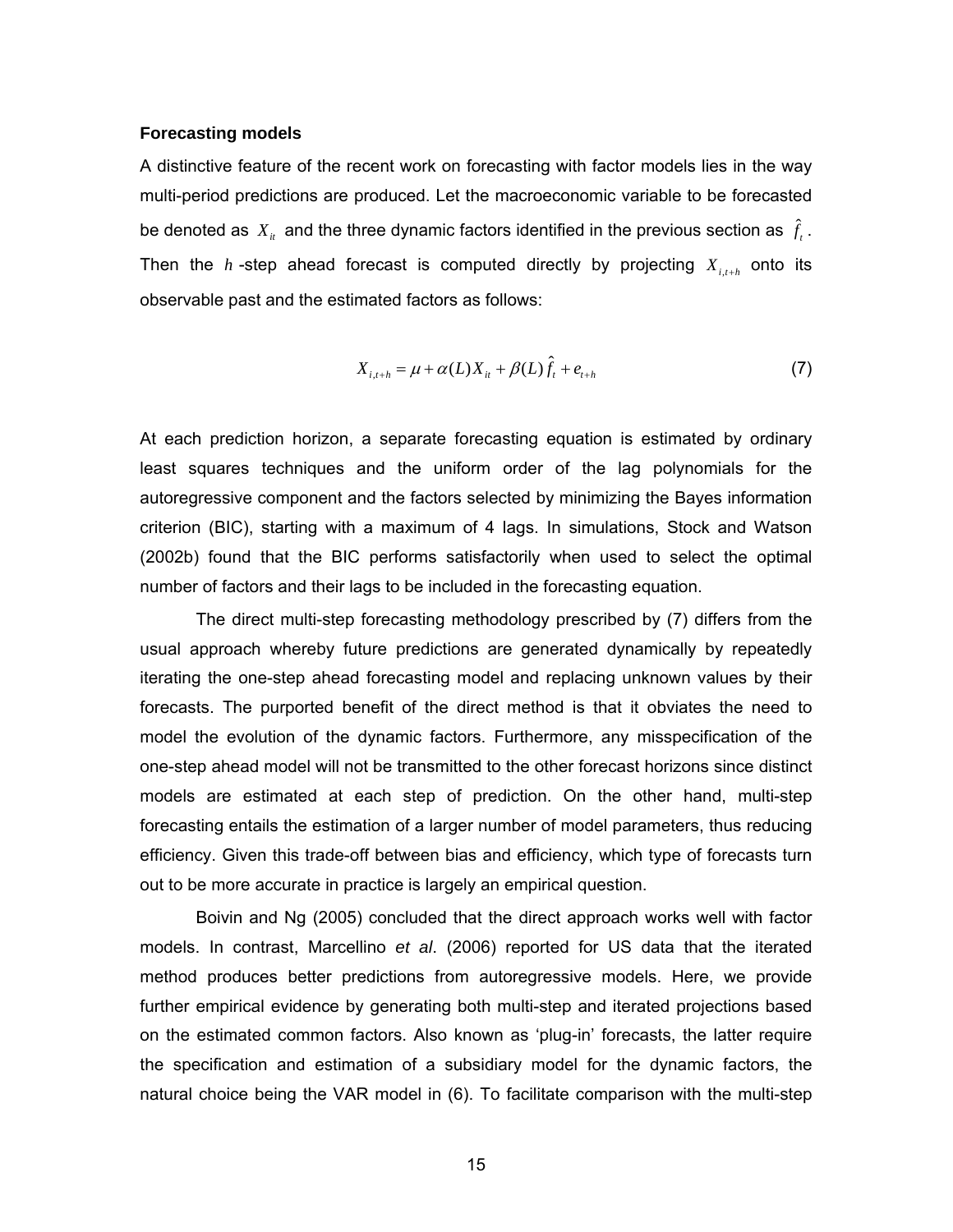approach in [\(7\)](#page-14-0), we include the variable of interest into the VAR and determine its optimal lag length with the BIC again:

$$
y_{t} = \tau + \Gamma_{1} y_{t-1} + \dots + \Gamma_{p} y_{t-p} + \eta_{t}
$$
\n
$$
(8)
$$

<span id="page-15-0"></span>where  $\bm{y}_t = \left[X_{it}, \hat{f}_t\right]$ . The model in [\(8\)](#page-15-0) has been called a factor-augmented VAR (FAVAR) by Bernanke, Boivin and Eliasz (2005) and can be used in principle for both policy analysis and forecasting. For the second purpose, predictions at the various horizons are computed simply by iterating the FAVAR model *h* steps ahead.

 On leaving the dynamic factors out from the FAVAR, we get a univariate autoregression for each variable of interest. This constitutes the benchmark model with which the performances of the factor forecasting models are compared. We pick the lag length of the individual autoregressions through the Box-Jenkins methodology, making sure the residuals in the equations are white noise. It turns out that the AR models selected are all of order 5, thus allowing the complex roots in them to capture the cyclical behaviour of the data. Such models are therefore not as 'naïve' as they have been made out to be in the literature.

 The multivariate competitor to the above models which we employ in the forecast comparison is small-scale VARs. The vector of stationary time series in these models is always a subset of the full dataset employed in the factor analysis, but it changes with the variable being forecast. When attempting to predict aggregate output growth, the vector on the left side of [\(8\)](#page-15-0) is replaced by  $y_i = \left[ GDP_i, FGDP_i, CLI_i, ELI_i, NEER_i, CA_i \right]$ , where  $FGDP<sub>t</sub>$  is a weighted average of incomes in Singapore's major trading partners,  $CLI_t$  is the official composite leading index,  $ELI_t$  is an electronics leading index,  $NEER_t$ is the nominal effective exchange rate and  $CA$ , represents total construction contracts awarded (see Department of Statistics, 2004 and Chow and Choy, 2006 for further details on the leading indexes).

In the models for manufacturing and services value-added growth,  $GDP<sub>t</sub>$  is replaced by  $MFG$ , or  $SER$ , as the case may be and  $CA$ , is dropped. A priori reasoning suggests, and practical experimentation confirms, that the leading indexes are not useful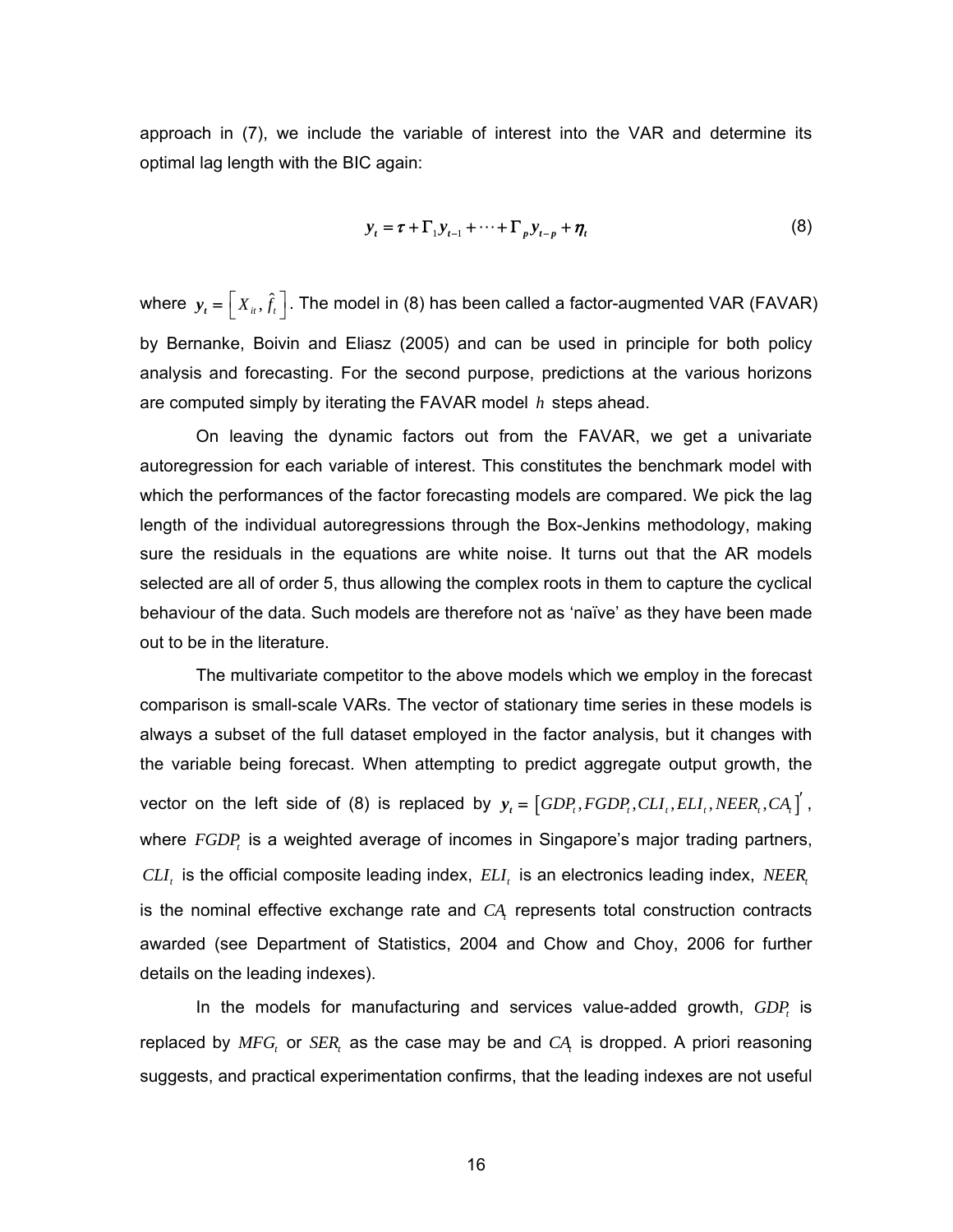predictors of Singapore's construction sector; in fact, the building industry requires its own leading series (Chow and Choy, 1995). Consequently, the vector of endogenous variables for forecasting the growth rate of the construction sector is  $y_t = [CONSTR_t, CA_t, PPIRES_t]$ , the last entry representing the residential property price index. Before turning to the forecasting results, it should be noted that the predictions from the AR and VAR models are generated iteratively rather than directly, as this is what is usually done in practice.

#### **Forecast comparison**

 $\overline{a}$ 

The results of the pseudo-out-of-sample forecasting exercises are shown in Table II in the form of relative root mean square error (RMSE) measures.<sup>[5](#page-16-0)</sup> Each statistic is computed as the ratio between the respective RMSEs of the model under consideration and the benchmark AR(5) model. A number exceeding unity indicates that the model's forecasting performance at a given horizon is worse than that of the benchmark and vice versa.

Putting aside the autoregressive forecasts, the models in competition can be ranked in this order: the FAVAR performs best overall, followed by the multi-step factor model, and then the small-scale VAR. That said, a few additional remarks are warranted. First, none of the models could beat the benchmark predictions in the case of manufacturing sector growth although they are able to do so for the other variables. Second, the direct multi-step and VAR forecasts occasionally produce forecast errors that are smaller than those of the iterated factor model, particularly in predicting construction growth. Third, the superiority of the FAVAR projections becomes more pronounced as the forecast horizon lengthens. In other words, it pays to explicitly model the future movements of dynamic factors in macroeconomic forecasting.

<span id="page-16-0"></span><sup>&</sup>lt;sup>5</sup> We also calculated analogous statistics for the mean absolute error (MAE) but do not report them as they reveal similar findings. The results can be requested from the authors.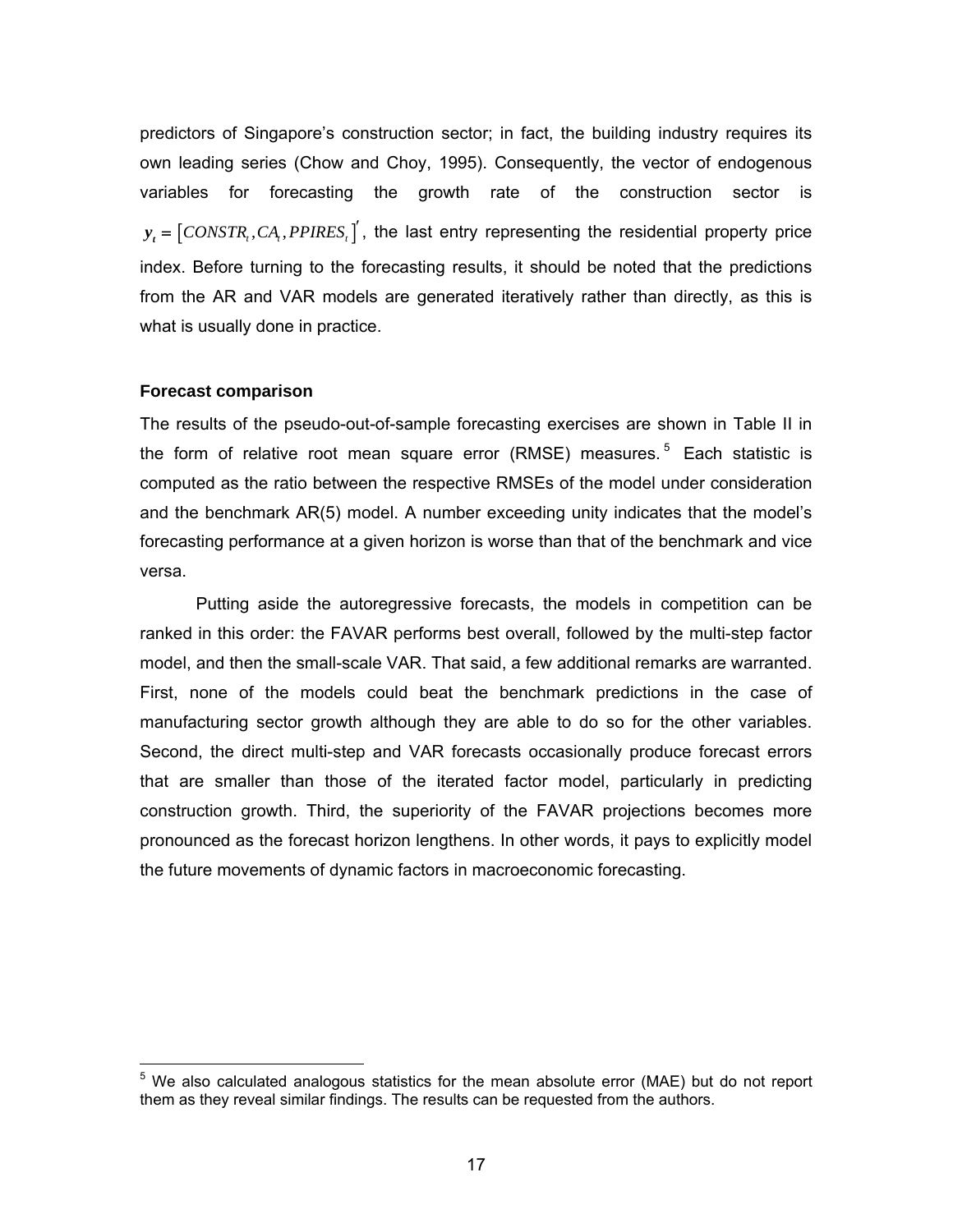| Horizon    | <b>GDP</b> |              |      | MFG    |                  |      | <b>SER</b> |                        |      | <b>CON</b> |      |            |
|------------|------------|--------------|------|--------|------------------|------|------------|------------------------|------|------------|------|------------|
| (Quarters) | Factor     | <b>FAVAR</b> | VAR  | Factor | FAVAR VAR Factor |      |            | FAVAR VAR Factor FAVAR |      |            |      | <b>VAR</b> |
|            | 0.84       | 0.82         | 1.16 | 1.52   | 1.18             | 1.63 | 0.72       | 0.73                   | 0.79 | 1.41       | 1.07 | 0.91       |
| 2          | 1.28       | 0.77         | 1.55 | 1.79   | 1.39             | 2.81 | 0.80       | 0.84                   | 1.12 | 0.92       | 1.08 | 0.93       |
| 3          | 3.15       | 0.68         | 2.14 | 1.93   | 1.63             | 2.63 | 0.56       | 0.53                   | 1.35 | 0.83       | 0.90 | 0.84       |
| 4          | 2.46       | 1.32         | 2.03 | 2.57   | 1.80             | 1.84 | 0.99       | 0.72                   | 1.83 | 0.63       | 0.71 | 0.86       |

Table II. Forecast comparisons

 $\overline{a}$ 

*Notes*: The numbers represent the RMSE statistics for the FAVAR, multi-step factor forecasting model and small VAR respectively, all relative to the benchmark AR model.

 Of course, some of the observed differences between the RMSE ratios could just be attributed to chance. Table III assesses the influence of sampling variability on the prediction errors by presenting the Diebold-Mariano (1995) test statistics for the null hypothesis of equal forecast accuracy between the FAVAR and other models on a pairwise basis. In view of the relatively small number of observations involved, the small sample version due to Harvey *et al*. (1997) is reported. A negative Diebold-Mariano statistic in the table implies that the FAVAR model shows an improved forecast performance; if the difference in accuracy is statistically significant at the 10% level or lower, the statistic appears in bold. $6$  For the one-step ahead forecasts, the hypothesis of equal predictive accuracy is hard to reject except for manufacturing output, where the AR model is clearly better. At the 2-step horizon, the iterated factor forecasts are significantly more accurate than direct forecasts in predicting the growth rates of GDP and the manufacturing sector. When  $h \geq 3$ , however, the FAVAR model tends to dominate its rivals for all the variables of interest. The gains in forecast accuracy over small-scale VARs is especially noteworthy, confirming that the cyclical information contained in the factors is more comprehensive.

<span id="page-17-0"></span> $6$  In several instances, the Diebold-Mariano statistic cannot be calculated in the usual way because the estimated spectral density at the origin is not guaranteed to be non-negative. When this happens, we use the Bartlett window to estimate the density and set the truncation lag equal to 4, as suggested by Diebold and Mariano (1995).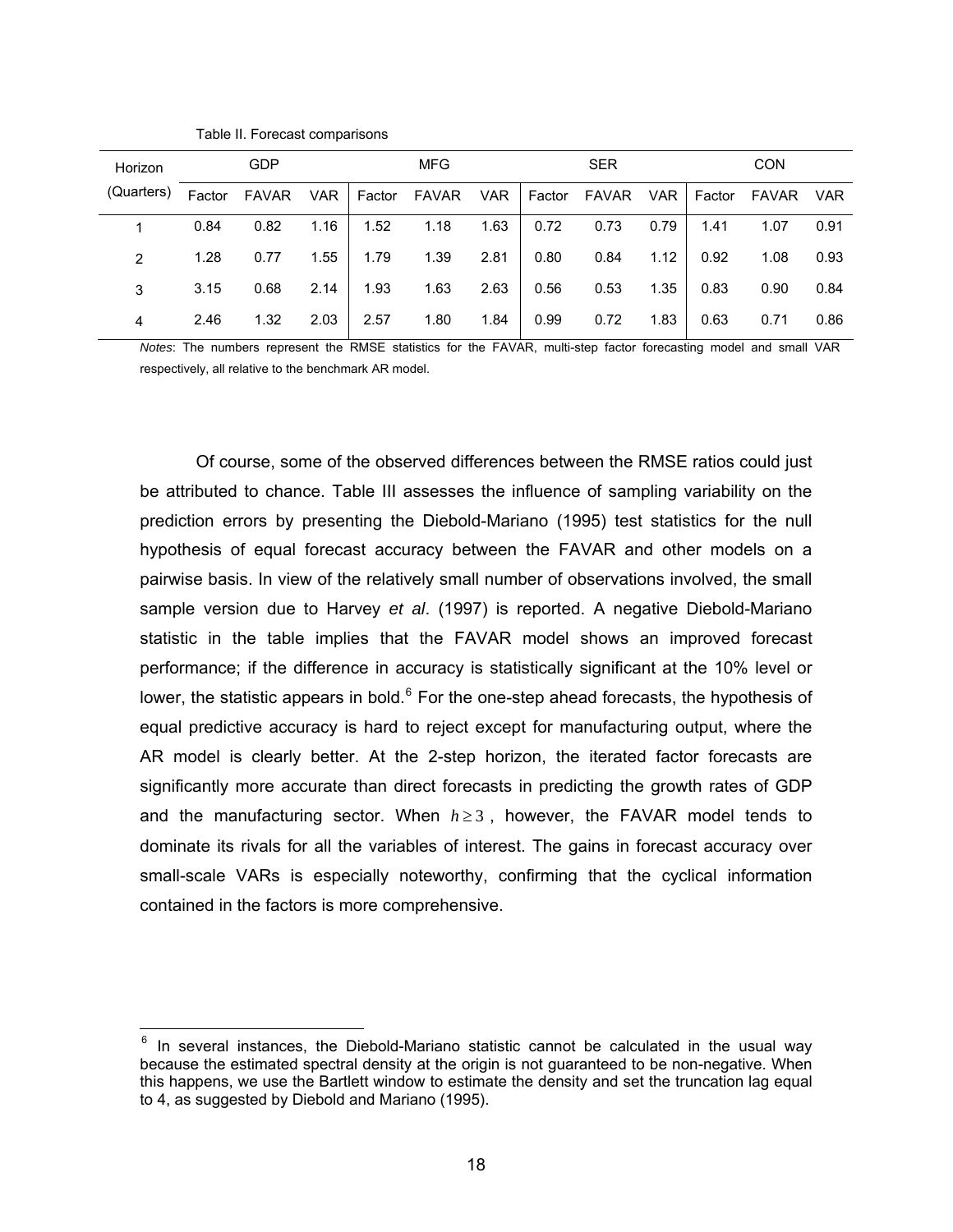| Horizon       |           | <b>GDP</b> |                 |      | <b>MFG</b>                                    |            |           | <b>SER</b>              |            |              | <b>CON</b> |            |
|---------------|-----------|------------|-----------------|------|-----------------------------------------------|------------|-----------|-------------------------|------------|--------------|------------|------------|
| (Quarters)    | <b>AR</b> | Factor     | <b>VAR</b>      | AR.  | Factor                                        | <b>VAR</b> | <b>AR</b> | Factor                  | <b>VAR</b> | AR.          | Factor     | <b>VAR</b> |
|               | $-0.48$   | $-0.35$    | $-1.07$         | 1.45 | $-0.78$ $-1.01$                               |            |           | $-0.81$ 0.12            | $-0.26$    | 0.20         | $-0.94$    | 0.98       |
| $\mathcal{P}$ | $-0.78$   | $-2.01$    | $-1.51$         | 0.94 | $-2.03$ $-1.37$                               |            |           | $-0.34$ 0.57 $-1.07$    |            | 0.47         | 1.84       | 1.65       |
| 3             | $-1.44$   |            | $-1.33$ $-1.73$ | 2.10 | $-0.66$ $-1.42$                               |            |           | $-1.85$ $-0.09$ $-1.76$ |            | $-0.37$ 0.42 |            | 0.27       |
| 4             | 0.16      | $-1.01$    | $-1.57$         |      | 1.34 $-57.09$ $-0.20$ $-0.33$ $-1.89$ $-3.94$ |            |           |                         |            | $-3.75$      | 0.47       | $-3.78$    |

Table III. Tests of predictive accuracy

*Notes*: The numbers represent the small sample Diebold-Mariano statistics for the FAVAR models *vis-à-vis* the AR, multi-step factor, and VAR models. Bold figures denote statistical significance at the 10% level or lower.

## **CONCLUSIONS**

Forecasting business cycles in small open economies is no easy task due to the myriad economic shocks that besiege such economies from time to time. Fortunately, recent developments in factor analysis have provided a parsimonious solution to this problem: first summarize the relevant information in a large macroeconomic dataset—including time series that capture external disturbances—through a small number of dynamic factors, and then use these to improve on *ex-ante* forecasts of economic aggregates.

In this endeavor, an important parameter to determine is the number of 'optimal' factors to exploit, which can also be interpreted as the number of primitive shocks driving business cycles. The results in this paper suggest that three dynamic factors are sufficient to explain over half of the observed macroeconomic fluctuations in Singapore. This is a remarkable finding when put in international perspective—typically, five to six factors are needed to explain the same proportion of variance in larger economies. Put in another way, Singapore's business cycles seem to be caused by a small number of relatively large shocks originating from the world at large, her neighbours in Asia, and the domestic property market.

 Regardless of the economic interpretations given to the dynamic factors, prediction based on them can be carried out in two ways. The direct multi-step approach restricts the information set to the estimated factors and makes no attempt to project them. An alternative method examined in this paper models the dynamic process of the common factors explicitly through a factor-augmented vector autoregression. We find that iteratively generated forecasts of macroeconomic and sectoral aggregates in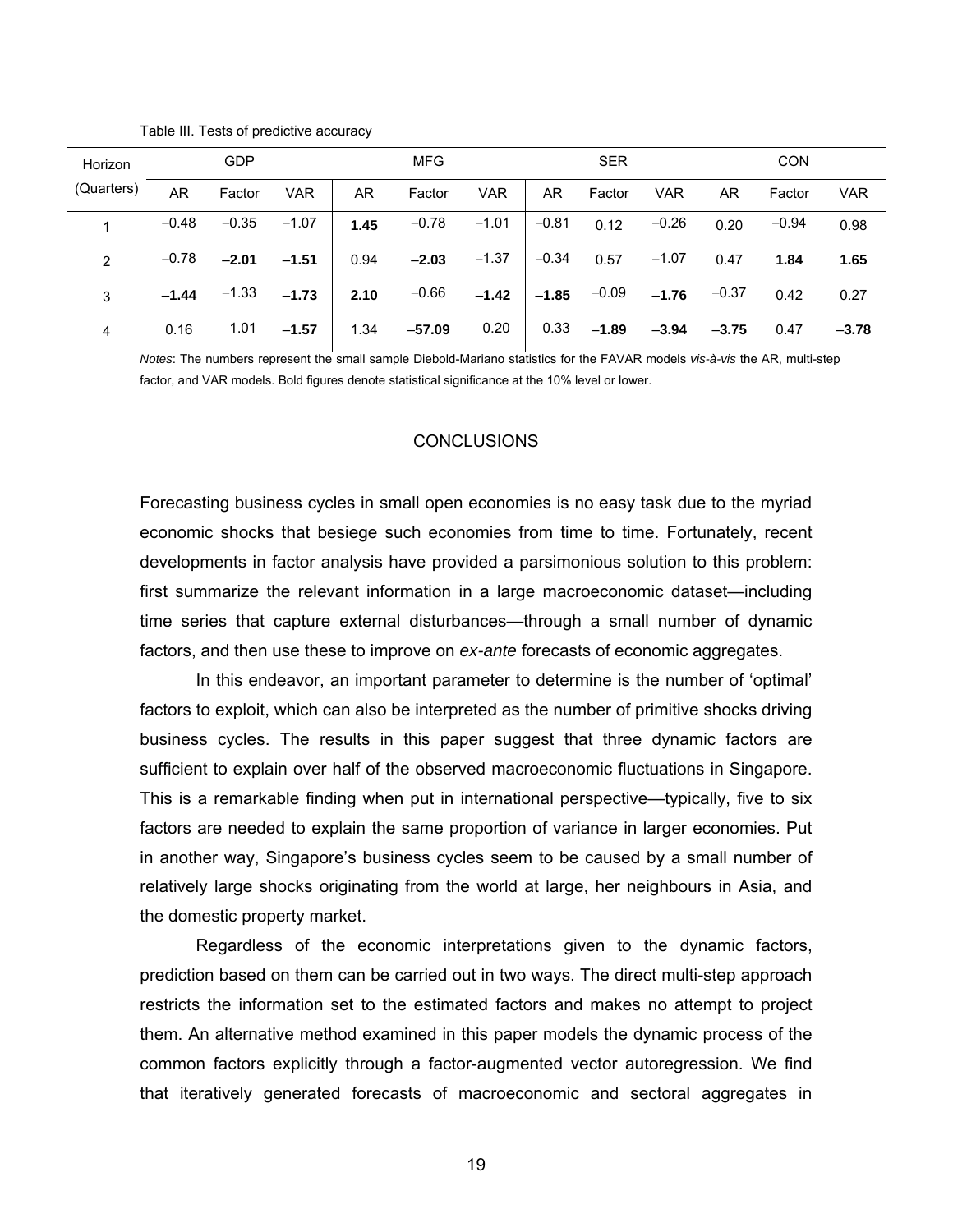Singapore from the FAVAR model generally outperform those based on the multi-step approach as well as multivariate VAR models and univariate autoregressions. It appears that the gains in efficient estimation brought about by the iterated approach outweigh any misspecification of the forecasting model. Moreoever, the improvements in predictive accuracy are shown to be systematic and significant at forecast horizons of 2– 4 quarters. In conclusion, we might say that the dynamic factor model has proven its worth in forecasting the gyrations of small open economies.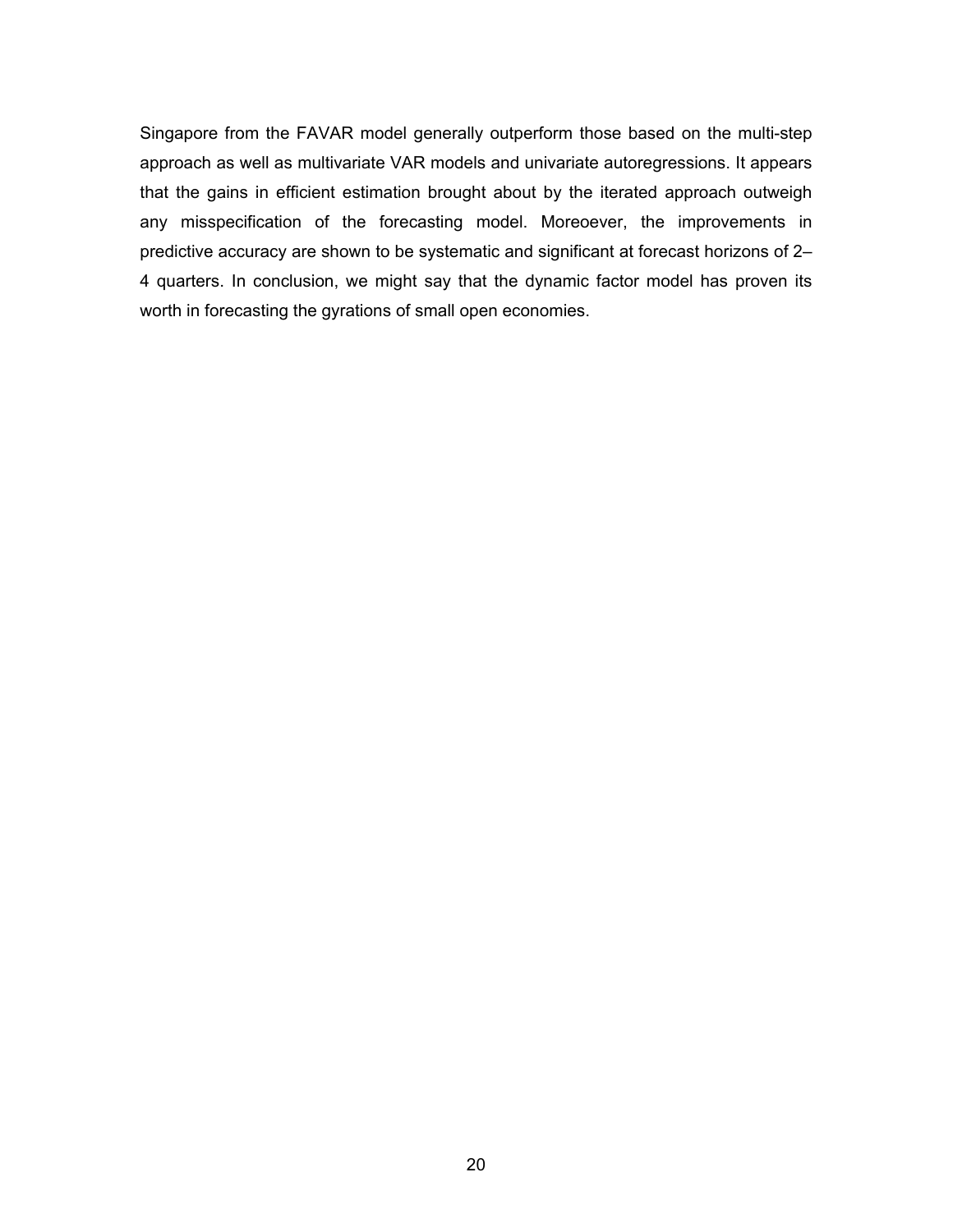# APPENDIX: THE DATASET

| Series                                     | Mnemonic        | Source            | <b>Transformation</b> | <b>SA Status</b> |
|--------------------------------------------|-----------------|-------------------|-----------------------|------------------|
| Foreign real GDPs (12)                     |                 |                   |                       |                  |
| 1. USA                                     | <b>USAGDP</b>   |                   |                       |                  |
| 2.<br>Japan                                | <b>JAPGDP</b>   |                   |                       |                  |
| 3.<br>Korea                                | <b>KORGDP</b>   | Econometric       |                       |                  |
| Rest of the OECD<br>4.                     | <b>ROECDGDP</b> | <b>Studies</b>    |                       |                  |
| Malaysia<br>5.                             | <b>MALGDP</b>   | Unit,             | Growth                | Source           |
| Indonesia<br>6.                            | <b>INDOGDP</b>  | National          | rates                 | <b>SA</b>        |
| 7.<br>Thailand                             | <b>THAIGDP</b>  | <b>University</b> |                       |                  |
| Philippines<br>8.                          | <b>PHILGDP</b>  | of Singapore      |                       |                  |
| Taiwan<br>9.                               | <b>TAIGDP</b>   |                   |                       |                  |
| 10. Hong Kong                              | <b>HKGDP</b>    |                   |                       |                  |
| 11. China                                  | <b>CHINGDP</b>  |                   |                       |                  |
| 12. Foreign GDP                            | <b>FORGDP</b>   |                   |                       |                  |
| Foreign leading indexes (6)                |                 |                   |                       |                  |
| 13. USA                                    | <b>USACLI</b>   |                   |                       |                  |
| 14. Japan                                  | <b>JAPCLI</b>   |                   | Deviations            |                  |
| 15. Germany                                | <b>GERCLI</b>   | SourceOECD        | from                  | Source           |
| 16. UK                                     | <b>UKCLI</b>    |                   | trend                 | <b>SA</b>        |
| 17. 4 big European                         | <b>EUROCLI</b>  |                   |                       |                  |
| 18. 5 major Asian                          | <b>ASIACLI</b>  |                   |                       |                  |
| Foreign stock prices (10)                  |                 |                   |                       |                  |
| 19. US                                     | <b>USASPI</b>   |                   |                       | Own SA           |
| 20. Japan                                  | <b>JAPSPI</b>   |                   |                       | <b>NSA</b>       |
| 21. Germany                                | <b>GERSPI</b>   |                   |                       | Own SA           |
| 22. UK                                     | <b>UKSPI</b>    |                   |                       | Own SA           |
| 23. Korea                                  | <b>KORSPI</b>   | Bloomberg         | Growth                | <b>NSA</b>       |
| 24. Malaysia                               | <b>MALSPI</b>   |                   | rates                 | <b>NSA</b>       |
| 25. Indonesia                              | <b>INDOSPI</b>  |                   |                       | <b>NSA</b>       |
| 26. Thailand                               | <b>THAISPI</b>  |                   |                       | <b>NSA</b>       |
| 27. Philippines                            | <b>PHILSPI</b>  |                   |                       | <b>NSA</b>       |
| 28. Hong Kong                              | <b>HKSPI</b>    |                   |                       | <b>NSA</b>       |
| Foreign real interest rates (3)            |                 |                   |                       |                  |
| 29. US (3-mth LIBOR $-$ CPI $\triangle$ )  | <b>USAIR</b>    | International     |                       |                  |
| 30. Japan (3-mth LIBOR - CPI $\triangle$ ) | <b>JAPIR</b>    | Financial         | Levels                | <b>NSA</b>       |
| 31. UK (3-mth LIBOR - CPI % $\Delta$ )     | <b>UKIR</b>     | <b>Statistics</b> |                       |                  |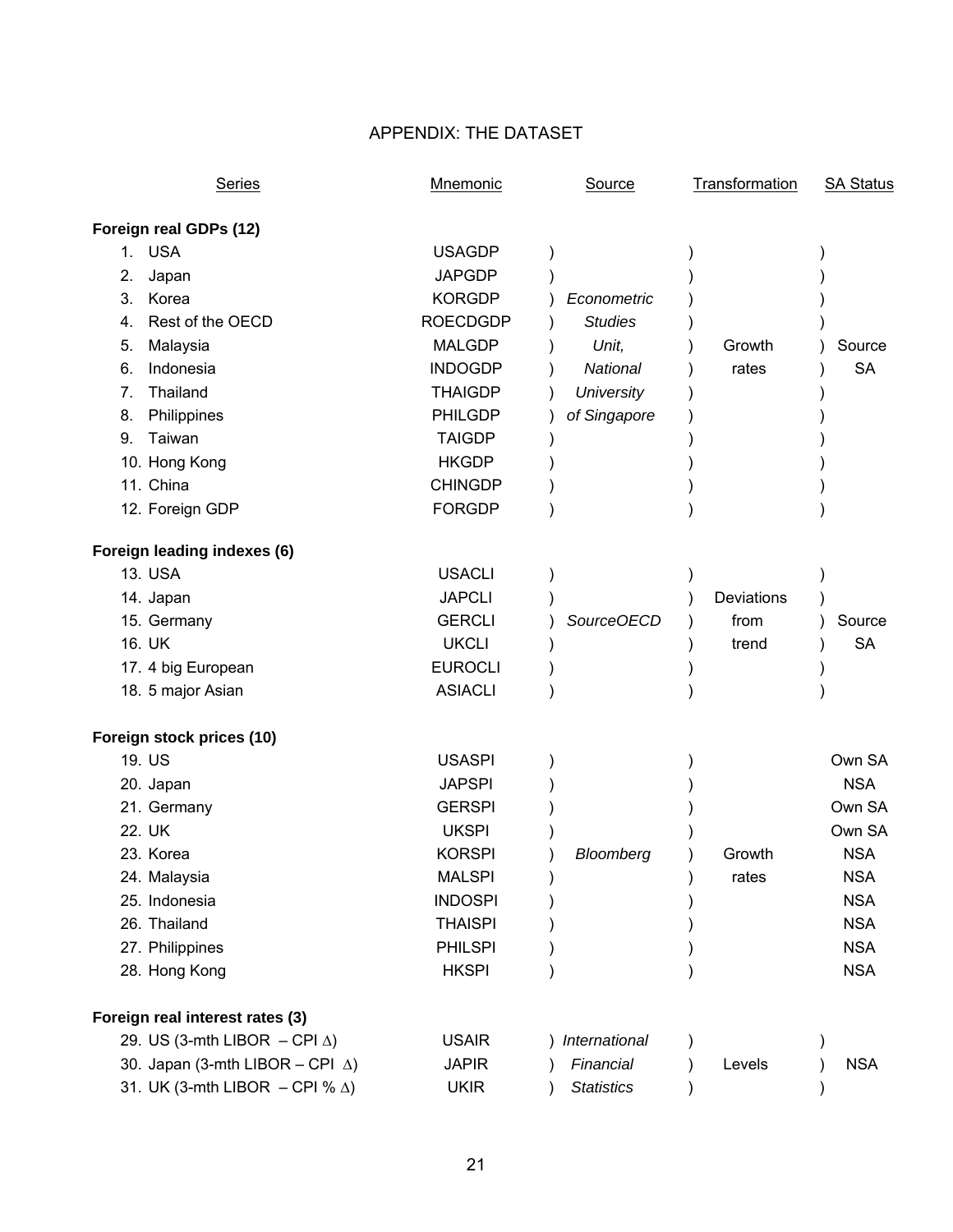| <b>Series</b>                                                                      | Mnemonic        | Source                            | Transformation | <b>SA Status</b>    |
|------------------------------------------------------------------------------------|-----------------|-----------------------------------|----------------|---------------------|
| <b>World electronics (7)</b>                                                       |                 |                                   |                |                     |
| 32. Global semiconductor sales                                                     | <b>CHIP</b>     | <b>SIA</b>                        | Growth rates   | Own SA              |
| 33. US Tech Pulse Index                                                            | <b>TECH</b>     | New York Fed                      | Growth rates   | <b>NSA</b>          |
| 34. Nasdaq index                                                                   | <b>NASDAQ</b>   | Bloomberg                         | Growth rates   | <b>NSA</b>          |
| 35. US new orders for electronics<br>(excl. semiconductors)                        | <b>USNO</b>     | <b>US Census</b><br><b>Bureau</b> | Growth rates   | Source<br><b>SA</b> |
| 36. US shipments-to-inventories ratio<br>for electronics (excl.<br>semiconductors) | <b>USSI</b>     | <b>US Census</b><br><b>Bureau</b> | Growth rates   | Source<br><b>SA</b> |
| 37. Book-to-bill ratio                                                             | <b>BBR</b>      | <b>SEMI</b>                       | Levels         | <b>NSA</b>          |
| 38. Electronics Leading Index                                                      | <b>ELI</b>      | Authors                           | Growth rates   | <b>NSA</b>          |
| World prices (3)                                                                   |                 |                                   |                |                     |
| 39. Real oil price (Dubai Fateh -<br>World CPI $\Delta$ )                          | OIL             | ) International                   | Growth         | <b>NSA</b>          |
| 40. Non-fuel commodity prices                                                      | <b>NONOIL</b>   | Financial                         | rates          | <b>NSA</b>          |
| 41. World CPI                                                                      | <b>WORLDCPI</b> | <b>Statistics</b>                 |                | <b>NSA</b>          |
| <b>Real GDP components (7)</b>                                                     |                 |                                   |                |                     |
| 42. Real GDP                                                                       | <b>GDP</b>      |                                   |                |                     |
| 43. Private consumption                                                            | CON             |                                   |                |                     |
| 44. Government consumption                                                         | <b>GCON</b>     |                                   | Growth         |                     |
| 45. Gross fixed capital formation                                                  | <b>GFCF</b>     | <b>STS</b>                        | rates          | Source              |
| 46.<br>Transport equipment                                                         | <b>GFCFTPT</b>  |                                   |                | <b>SA</b>           |
| 47.<br>Machinery, equipment<br>& software                                          | <b>GFCFMEQ</b>  |                                   |                |                     |
| 48. Net exports                                                                    | <b>NX</b>       |                                   |                |                     |
| Gross value-added (13)                                                             |                 |                                   |                |                     |
| 49. Manufacturing                                                                  | <b>MFG</b>      |                                   |                |                     |
| 50. Construction                                                                   | <b>CONSTR</b>   |                                   |                |                     |
| 51. Services                                                                       | <b>SER</b>      |                                   |                |                     |
| 52. Commerce                                                                       | <b>COMM</b>     |                                   |                |                     |
| 53. Wholesale & retail trade                                                       | <b>WRTRADE</b>  |                                   |                |                     |
| 54. Hotels & restaurants*                                                          | <b>HOTREST</b>  | <b>STS</b>                        | Growth         | Source              |
| 55. Transport & Communications*                                                    | <b>TRANSCOM</b> |                                   | rates          | <b>SA</b>           |
| 56. Transport & storage*                                                           | <b>TRANSTOR</b> |                                   |                |                     |
| 57. Information & communications                                                   | <b>INFOCOM</b>  |                                   |                |                     |
| 58. Financial & Business Services                                                  | <b>FINBIZ</b>   |                                   |                |                     |
| 59. Financial services                                                             | <b>FIN</b>      |                                   |                |                     |
| 60. Business services                                                              | <b>BIZ</b>      |                                   |                |                     |
| 61. Other Services                                                                 | <b>OTHER</b>    |                                   |                |                     |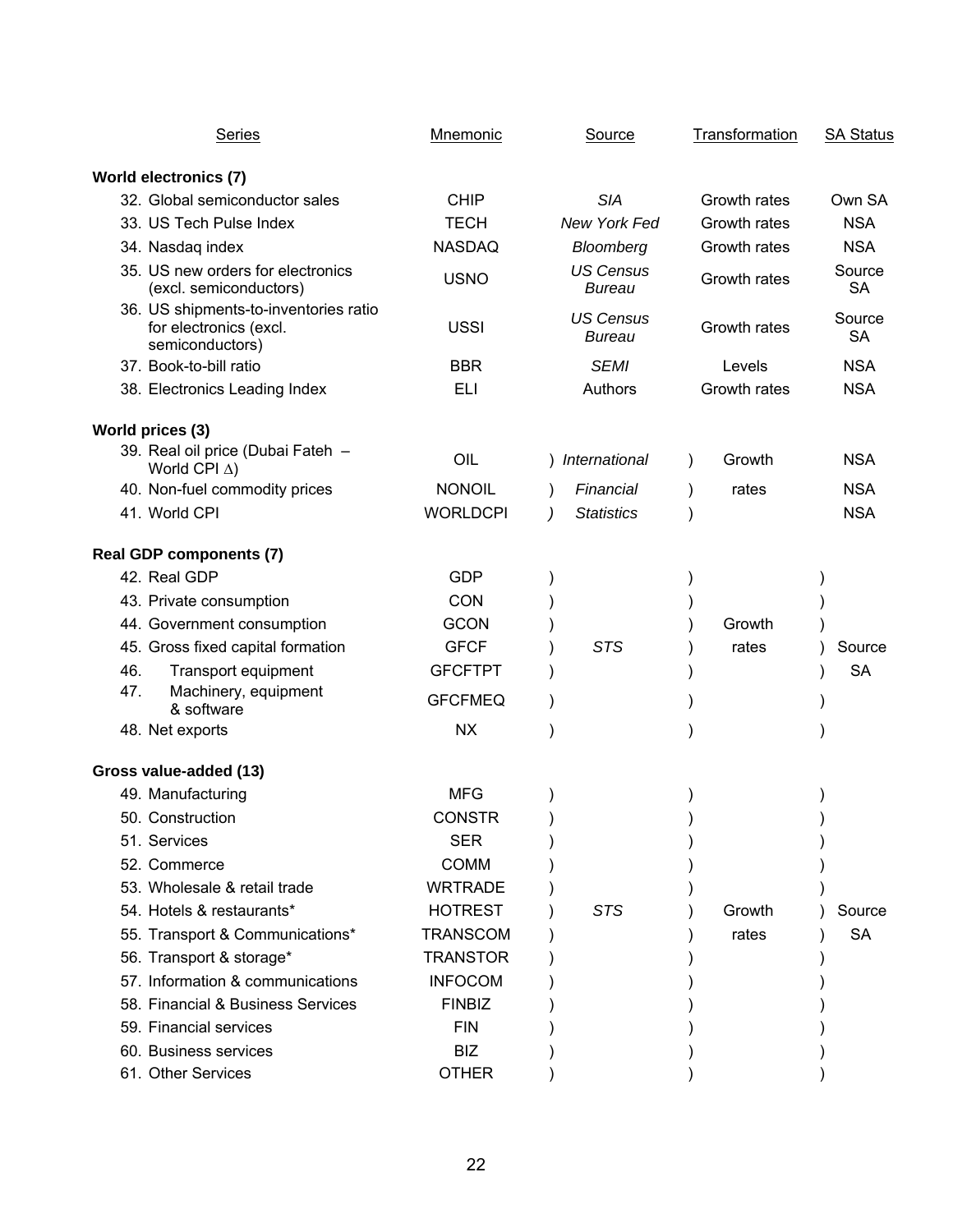| <b>Series</b>                               | <b>Mnemonic</b>    | <b>Source</b> | Transformation | <b>SA Status</b> |
|---------------------------------------------|--------------------|---------------|----------------|------------------|
| Industrial production (7)                   |                    |               |                |                  |
| 62. Total                                   | IIP                |               |                |                  |
| 63. Electronics                             | <b>IIPELEC</b>     |               |                |                  |
| 64. Chemicals                               | <b>IIPCHEM</b>     | <b>STS</b>    | Growth         | Source           |
| 65. Biomedicals                             | <b>IIPBIO</b>      |               | rates          | <b>SA</b>        |
| 66. Precision engineering                   | <b>IIPPRE</b>      |               |                |                  |
| 67. Transport engineering                   | <b>IIPTPT</b>      |               |                |                  |
| 68. General manufacturing                   | <b>IIPGEN</b>      |               |                |                  |
| <b>Business surveys (17)</b>                |                    |               |                |                  |
| 69. Mfg investment commitments              | <b>COMMIT</b>      |               | Growth rates   | <b>NSA</b>       |
| 70. General expectations for mfg            | <b>EXPMFG</b>      |               |                | Source SA        |
| 71. Employment expectations for mfg         | <b>EMPMFG</b>      |               |                | Own SA           |
| 72. General expectations for services       | <b>EXPSER</b>      |               |                | Own SA           |
| 73. Wholesale & retail trade                | <b>EXPWRTRADE</b>  |               |                | Own SA           |
| 74. Hotels & catering                       | <b>EXPHOTREST</b>  |               |                | Own SA           |
| 75. Transport & storage                     | <b>EXPTRANSTOR</b> |               |                | Own SA           |
| 76. Financial services                      | <b>EXPFIN</b>      |               | <b>Net</b>     | <b>NSA</b>       |
| 77. Business services                       | <b>EXPBIZ</b>      | <b>STS</b>    | balances       | Own SA           |
| 78. Real estate                             | <b>EXPESTATE</b>   |               | of             | Own SA           |
| 79. Employment expectations for<br>services | <b>EMPSER</b>      |               | firms          | Own SA           |
| 80. Wholesale & retail trade                | <b>EMPWRTRADE</b>  |               |                | Own SA           |
| 81. Hotels & catering                       | <b>EMPHOTREST</b>  |               |                | Own SA           |
| 82. Transport & storage                     | <b>EMPTRANSTOR</b> |               |                | <b>NSA</b>       |
| 83. Financial services                      | <b>EMPFIN</b>      |               |                | <b>NSA</b>       |
| 84. Business services                       | <b>EMPBIZ</b>      |               |                | Own SA           |
| 85. Real estate                             | <b>EMPESTATE</b>   |               |                | <b>NSA</b>       |
| <b>Construction (14)</b>                    |                    |               |                |                  |
| 86. GFCF in construction & works            | <b>GFCFCONSTR</b>  |               |                | Source SA        |
| 87.<br><b>Residential buildings</b>         | <b>GFCFRES</b>     |               |                | Source SA        |
| 88.<br>Non-residential buildings            | <b>GFCFNRES</b>    |               |                | Source SA        |
| 89.<br>Others                               | <b>GFCFOTHER</b>   | <b>STS</b>    | Growth         | Source SA        |
| 90. Contract awards                         | CA                 |               | rates          | <b>NSA</b>       |
| 91.<br>Public                               | <b>CAPUB</b>       |               |                | <b>NSA</b>       |
| 92.<br>Private                              | <b>CAPTE</b>       |               |                | <b>NSA</b>       |
| 93.<br><b>Residential buildings</b>         | <b>CARES</b>       |               |                | <b>NSA</b>       |
| <b>Commercial buildings</b><br>94.          | CACOMM             |               |                | <b>NSA</b>       |
| 95.<br>Civil engineering & others           | <b>CACIVIL</b>     |               |                | <b>NSA</b>       |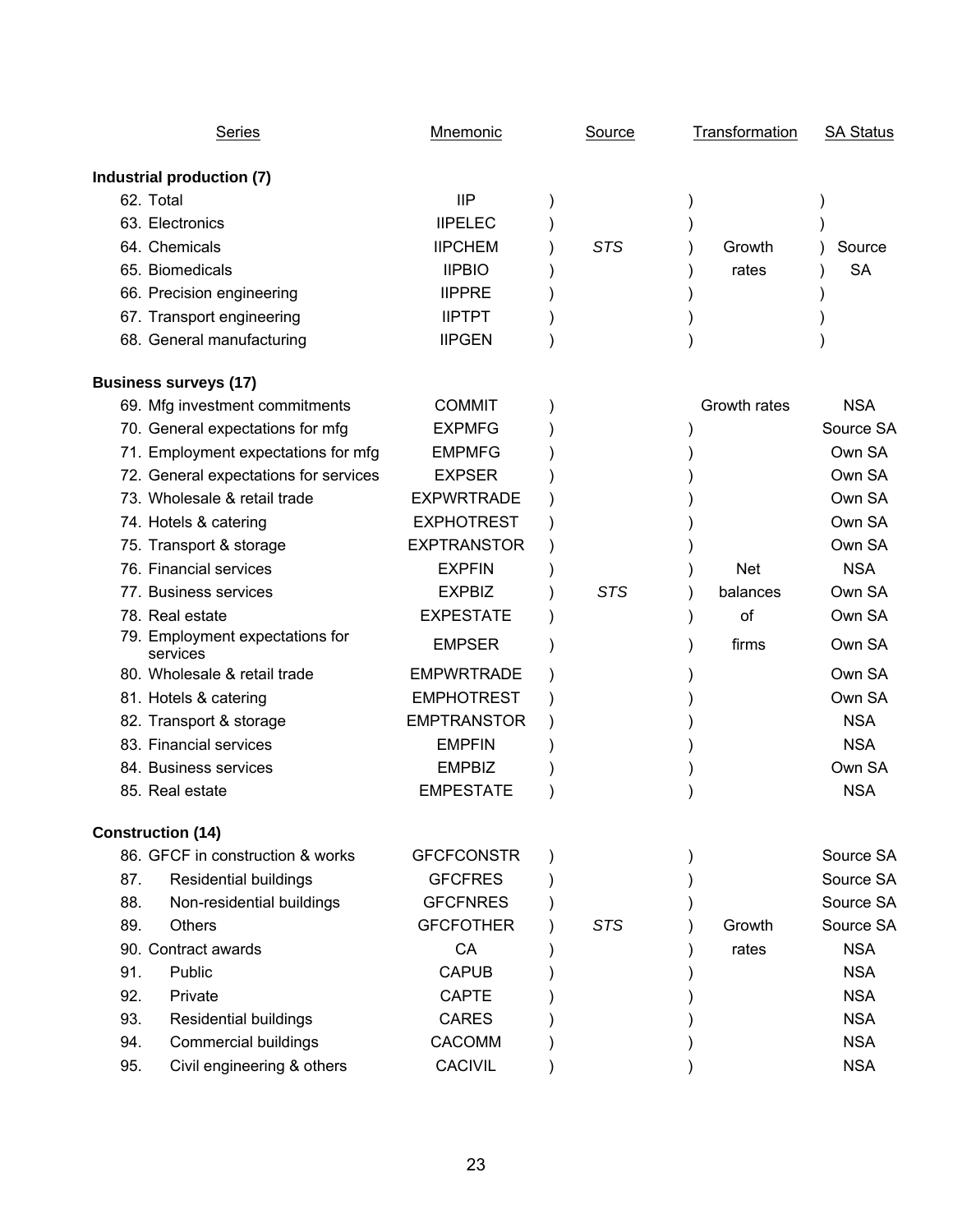| <b>Series</b>                          | <b>Mnemonic</b>     | <b>Source</b> | <b>Transformation</b> | <b>SA Status</b> |
|----------------------------------------|---------------------|---------------|-----------------------|------------------|
| 96. Property price index (residential) | <b>PPIRES</b>       | <b>STS</b>    | Growth                | Own SA           |
| 97. Property price index (office)      | <b>PPIOFF</b>       |               | rates                 | <b>NSA</b>       |
| 98. Property price index (shop)        | <b>PPISHOP</b>      |               |                       | <b>NSA</b>       |
| 99. Resale price index                 | <b>RESALE</b>       |               |                       | Own SA           |
| <b>Sectoral Indicators (16)</b>        |                     |               |                       |                  |
| 100. Retail sales volume               | <b>RETAIL</b>       |               |                       | Own SA           |
| 101. Car registrations                 | <b>CAR</b>          |               |                       | Own SA           |
| 102. Visitor arrivals*                 | <b>VISIT</b>        |               |                       | Source SA        |
| 103. Air cargo handled                 | <b>AIR</b>          |               |                       | Own SA           |
| 104. Sea cargo handled                 | <b>SEA</b>          |               |                       | Own SA           |
| 105. Electricity generation            | <b>ELECTRIC</b>     |               |                       | Own SA           |
| 106. Composite leading index           | <b>CLI</b>          |               |                       | <b>NSA</b>       |
| 107. Formation of companies            | <b>FORM</b>         | <b>STS</b>    | Growth                | Own SA           |
| 108.<br>Manufacturing                  | <b>FORMMFG</b>      |               | rates                 | <b>NSA</b>       |
| Construction<br>109.                   | <b>FORMCONSTR</b>   |               |                       | Own SA           |
| 110.<br>Wholesale & retail trade       | <b>FORMWRTRADE</b>  |               |                       | Own SA           |
| 111.<br>Hotels & restaurants           | <b>FORMHOTREST</b>  |               |                       | Own SA           |
| 112.<br>Transport & storage            | <b>FORMTRANSTOR</b> |               |                       | Own SA           |
| 113. Information & comms               | <b>FORMINFOCOM</b>  |               |                       | <b>NSA</b>       |
| Financial & insurance<br>114.          | <b>FORMFIN</b>      |               |                       | Own SA           |
| 115.<br>Real estate & leasing          | <b>FORMESTATE</b>   |               |                       | <b>NSA</b>       |
| <b>External Trade (16)</b>             |                     |               |                       |                  |
| 116. Exports of goods & services       | X                   |               |                       | Source SA        |
| 117. Imports of goods and services     | M                   |               |                       | Source SA        |
| 118. Exports of goods                  | <b>GX</b>           |               |                       | Source SA        |
| 119.<br>Oil                            | <b>OGX</b>          |               |                       | Source SA        |
| 120.<br>Non-oil                        | <b>NOGX</b>         |               |                       | Source SA        |
| 121. Imports of goods                  | <b>GM</b>           |               |                       | Source SA        |
| 122.<br>Oil                            | <b>OGM</b>          | <b>STS</b>    | Growth                | <b>NSA</b>       |
| Non-oil<br>123.                        | <b>NOGM</b>         |               | rates                 | Source SA        |
| 124. Exports of services               | <b>SX</b>           |               |                       | Own SA           |
| 125. Imports of services               | <b>SM</b>           |               |                       | Own SA           |
| 126. Domestic exports                  | <b>DX</b>           |               |                       | Source SA        |
| 127.<br>Oil                            | <b>ODX</b>          |               |                       | Source SA        |
| 128.<br>Non-oil                        | <b>NODX</b>         |               |                       | Source SA        |
| 129. Re-exports                        | <b>RX</b>           |               |                       | Source SA        |
| 130.<br>Oil*                           | <b>ORX</b>          |               |                       | <b>NSA</b>       |
| 131.<br>Non-oil                        | <b>NORX</b>         |               |                       | Source SA        |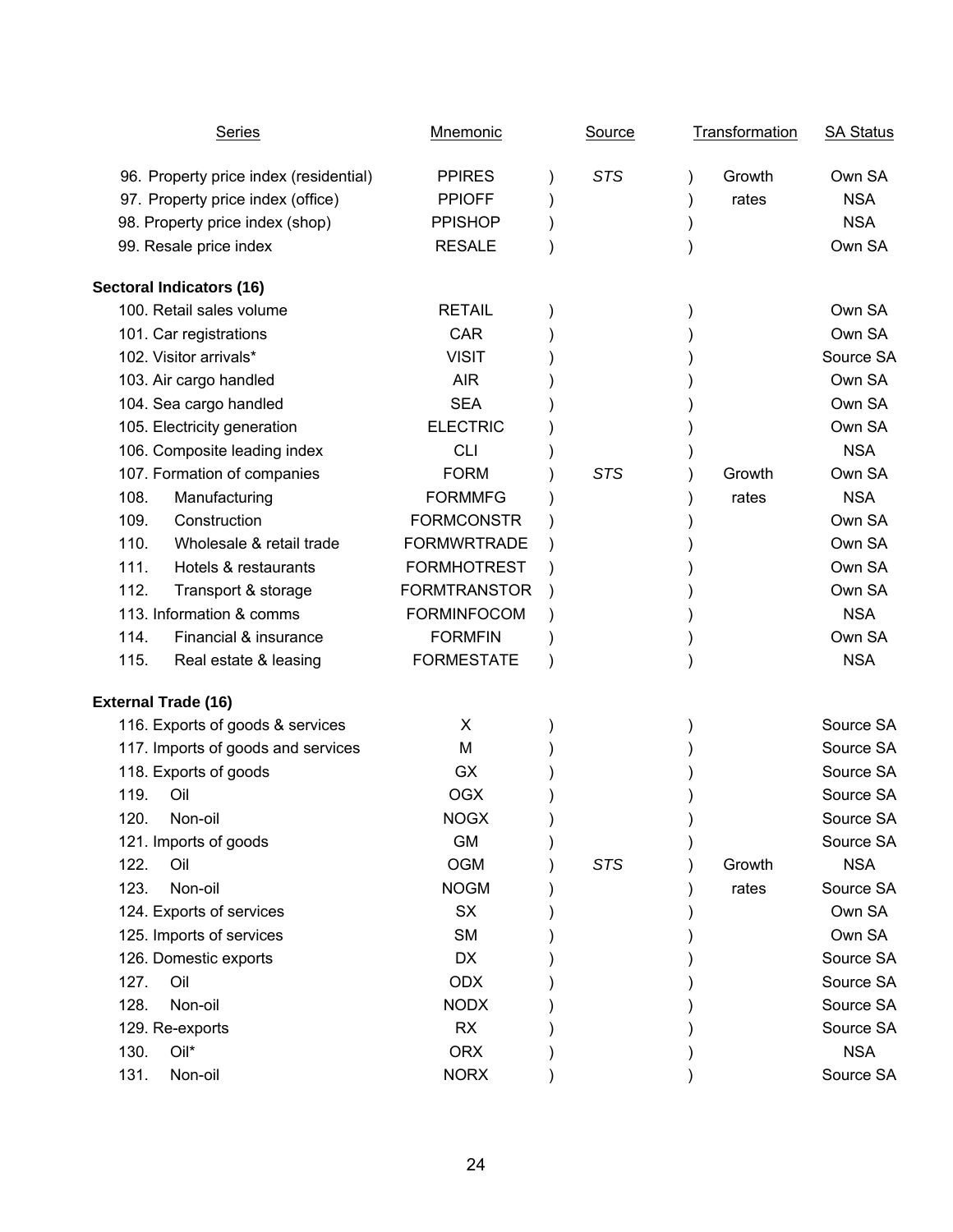| <b>Series</b>                             | <b>Mnemonic</b>   | Source     | Transformation | <b>SA Status</b> |
|-------------------------------------------|-------------------|------------|----------------|------------------|
| Price Indices (14)                        |                   |            |                |                  |
| 132. Export price index                   | <b>XPI</b>        |            |                | <b>NSA</b>       |
| 133.<br>Oil                               | <b>OXPI</b>       |            |                | <b>NSA</b>       |
| 134.<br>Non-oil                           | <b>NOXPI</b>      |            |                | <b>NSA</b>       |
| 135. Import price index                   | <b>MPI</b>        |            |                | <b>NSA</b>       |
| 136.<br>Oil                               | <b>OMPI</b>       |            |                | <b>NSA</b>       |
| Non-oil<br>137.                           | <b>NOMPI</b>      |            |                | <b>NSA</b>       |
| 138. Terms of trade                       | <b>TOT</b>        | <b>STS</b> | Growth         | <b>NSA</b>       |
| 139. Consumer price index                 | <b>CPI</b>        |            | rates          | Source SA        |
| 140. Domestic supply price index          | <b>DSPI</b>       |            |                | <b>NSA</b>       |
| 141. Manufactured price index             | <b>SMPI</b>       |            |                | <b>NSA</b>       |
| 142. GDP deflator                         | <b>PGDP</b>       |            |                | Own SA           |
| 143. Manufacturing deflator               | <b>PMFG</b>       |            |                | <b>NSA</b>       |
| 144. Construction deflator                | <b>PCONSTR</b>    |            |                | <b>NSA</b>       |
| 145. Services deflator                    | <b>PSER</b>       |            |                | Own SA           |
| Labour Market (7)                         |                   |            |                |                  |
| 146. Changes in employment                | <b>EMP</b>        |            | Levels         | <b>NSA</b>       |
| 147. Retrenchments                        | <b>RETRENCH</b>   |            | Growth rates   | <b>NSA</b>       |
| 148. Unemployment rate (overall)          | U                 | <b>STS</b> | Levels         | Source SA        |
| 149. Unemployment rate (resident)         | <b>URES</b>       |            | Levels         | Source SA        |
| 150. Unit labour costs                    | <b>ULC</b>        |            | Growth rates   | Source SA        |
| 151. Manufacturing unit labour costs      | <b>MULC</b>       |            | Growth rates   | Source SA        |
| 152. Manufacturing unit business<br>costs | <b>MUBC</b>       |            | Growth rates   | Source SA        |
| Financial (17)                            |                   |            |                |                  |
| 153. Stock prices                         | <b>SES</b>        |            | Growth rates   | <b>NSA</b>       |
| 154. 3-mth interbank rate                 | <b>INTER</b>      |            | Levels         | <b>NSA</b>       |
| 155. 1-yr treasury bill yield             | TB                |            | Levels         | Own SA           |
| 156. 2-yr bond yield                      | BOND <sub>2</sub> |            | Levels         | Own SA           |
| 157. 5-yr bond yield                      | BOND <sub>5</sub> |            | Levels         | <b>NSA</b>       |
| 158. Prime lending rate                   | <b>PLR</b>        |            | Levels         | <b>NSA</b>       |
| 159. Nominal effective exchange rate      | <b>NEER</b>       | <b>STS</b> |                | <b>NSA</b>       |
| 160. Real effective exchange rate         | <b>REER</b>       |            |                | <b>NSA</b>       |
| 161. Singapore dollar to US\$             | <b>USD</b>        |            |                | <b>NSA</b>       |
| 162. Singapore dollar to Pound            | <b>POUND</b>      |            | Growth         | <b>NSA</b>       |
| 163. Singapore dollar to Yen              | <b>YEN</b>        |            | rates          | <b>NSA</b>       |
| 164. Singapore dollar to Malaysian \$     | <b>RINGGIT</b>    |            |                | <b>NSA</b>       |
| 165. Singapore dollar to HK\$             | <b>HKD</b>        |            |                | <b>NSA</b>       |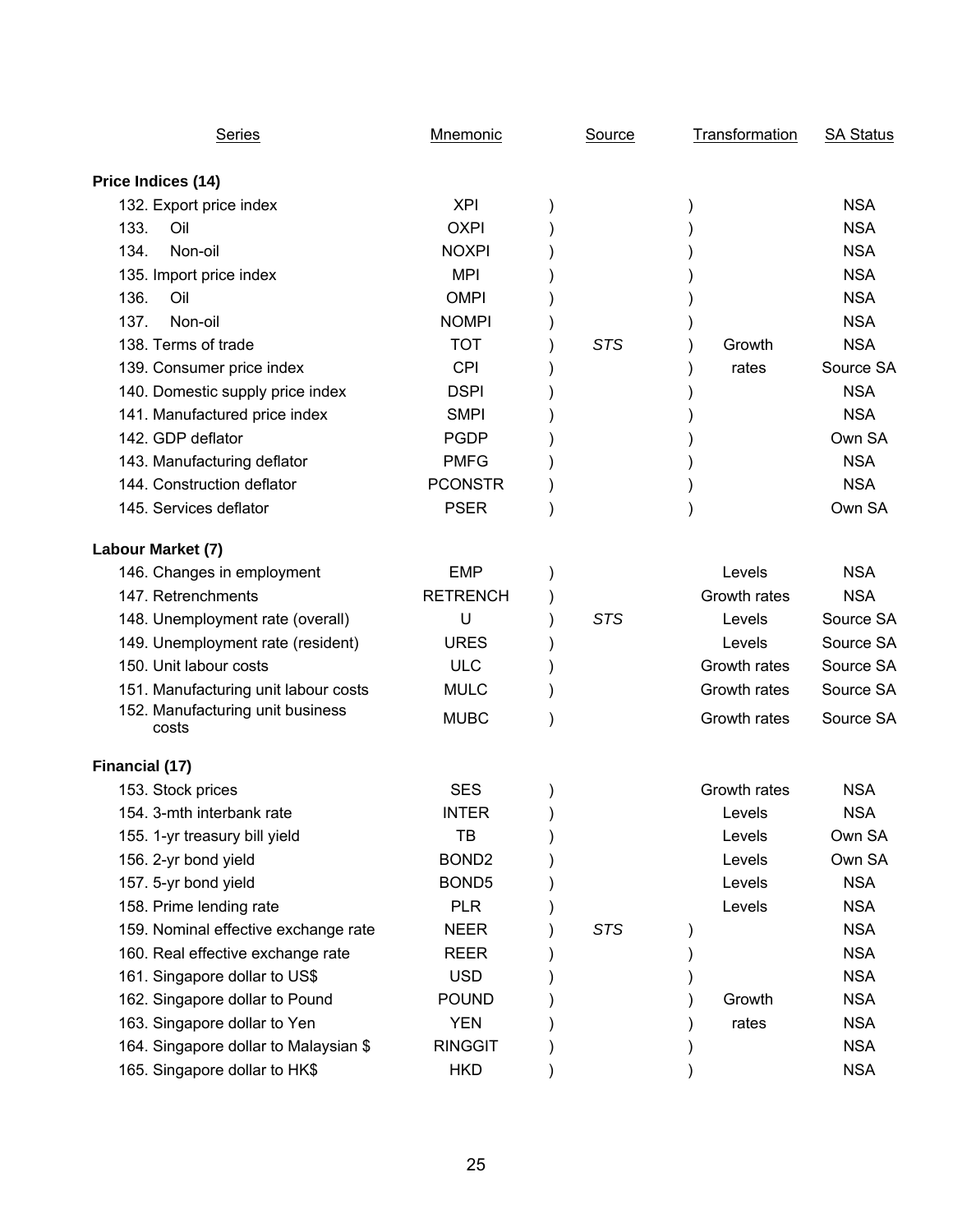|              | Series                                | Mnemonic        | Source     | Transformation | <b>SA Status</b> |
|--------------|---------------------------------------|-----------------|------------|----------------|------------------|
|              | 166. Singapore dollar to Korean won   | <b>WON</b>      |            |                | <b>NSA</b>       |
|              | 167. Singapore dollar to Taiwan \$    | <b>NTD</b>      | STS        | Growth         | <b>NSA</b>       |
|              | 168. Singapore dollar to Indo rupiah* | <b>RUPIAH</b>   |            | rates          | <b>NSA</b>       |
|              | 169. Singapore dollar to Thai baht    | <b>BAHT</b>     |            |                | <b>NSA</b>       |
| Monetary (8) |                                       |                 |            |                |                  |
| 170. M1      |                                       | M1              |            |                | Source SA        |
|              | 171. M3                               | MЗ              |            |                | Source SA        |
|              | 172. Bank loans                       | LOAN            |            |                | <b>NSA</b>       |
| 173.         | Manufacturing                         | <b>LOANMFG</b>  | <b>STS</b> | Growth         | <b>NSA</b>       |
| 174.         | Building & construction               | LOANCONSTR      |            | rates          | <b>NSA</b>       |
| 175.         | Commerce                              | <b>LOANCOMM</b> |            |                | Own SA           |
| 176.         | <b>Financial institutions</b>         | <b>LOANFIN</b>  |            |                | <b>NSA</b>       |
| 177.         | Professional & pte individuals        | LOANPRO         |            |                | <b>NSA</b>       |

Notes: Figures in parentheses represent the number of variables in each category. STS is the Singapore Department of Statistics online time series database. SA (NSA) indicates series that have (not) been deseasonalised. Time series adjusted for outliers are marked with an asterisk.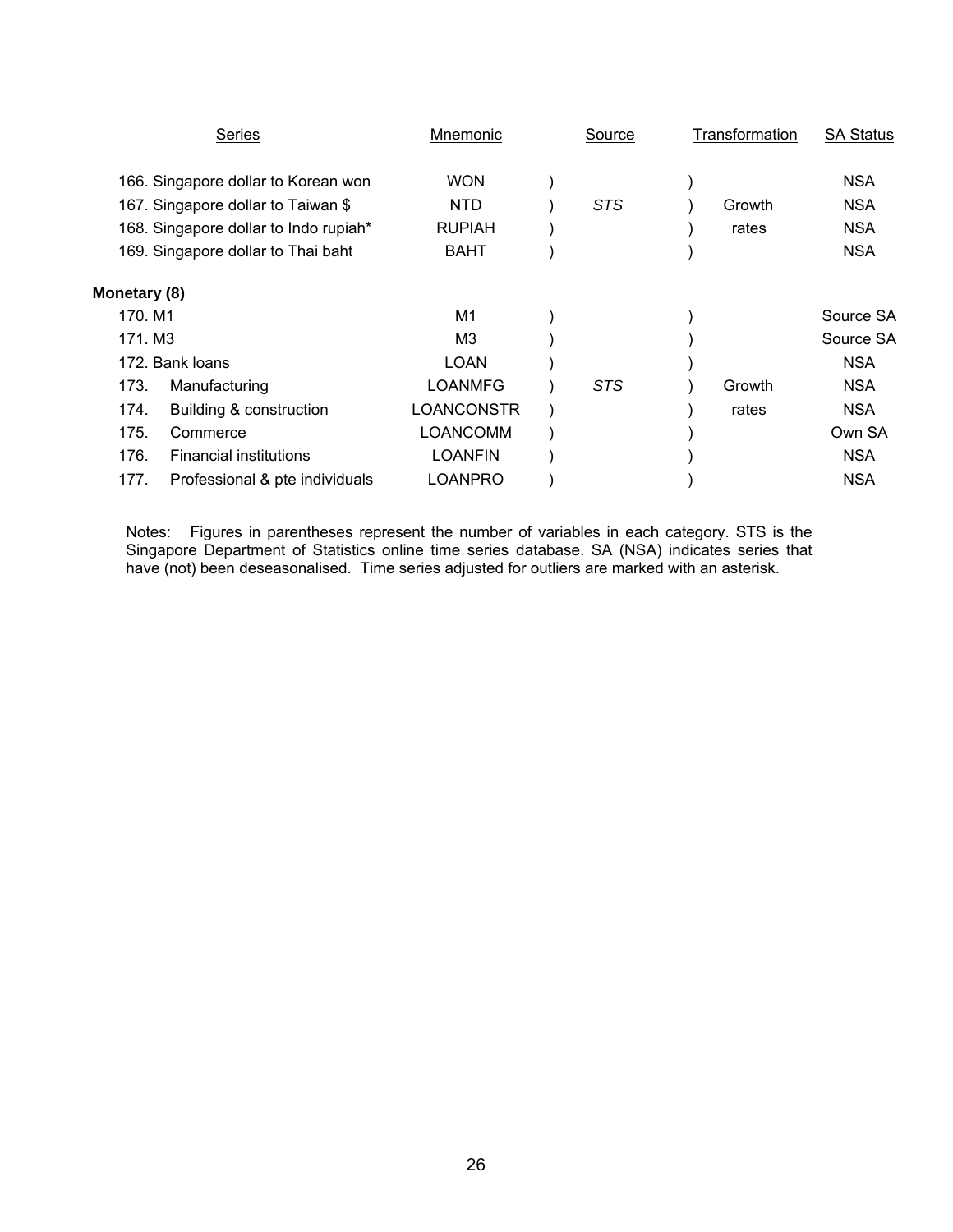#### REFERENCES

Artis MJ, Banerjee A, Marcellino M. 2005. Factor forecasts for the UK. *Journal of Forecasting* **24**: 52–60.

Bai J, Ng S. 2002. Determining the number of factors in approximate factor models. *Journal of Business and Economic Statistics* **25**: 147–162.

Bai J, Ng S. 2007. Determining the number of primitive shocks in factor models. *Econometrica* **70**: 191–221.

Boivin J, Ng S. 2005. Understanding and comparing factor-based forecasts. *International Journal of Central Banking* **1**: 117–151.

Bernanke BS, Boivin J, Eliasz P. 2005. Measuring the effects of monetary policy: a factor-augmented vector autoregressive (FAVAR) approach. *The Quarterly Journal of Economics* **120**: 387–422.

Burns AM, Mitchell WC. 1946. *Measuring Business Cycles*. National Bureau of Economic Research: New York.

Choy KM. 2006. Business cycles in Singapore: stylized facts for a small open economy. Mimeo.

Choy KM, Chow HK. 1995. Economic leading indicators for tracking Singapore's growth cycle. *Asian Economic Journal* **9**: 177–191.

Choy KM, Chow HK. 2006. Forecasting the global electronics cycle with leading indicators: a Bayesian VAR approach. *International Journal of Forecasting* **22**: 301–315.

Danthine JP, Girardin M. 1989. Business cycles in Switzerland: a comparative study. *European Economic Review* **33**: 31–50.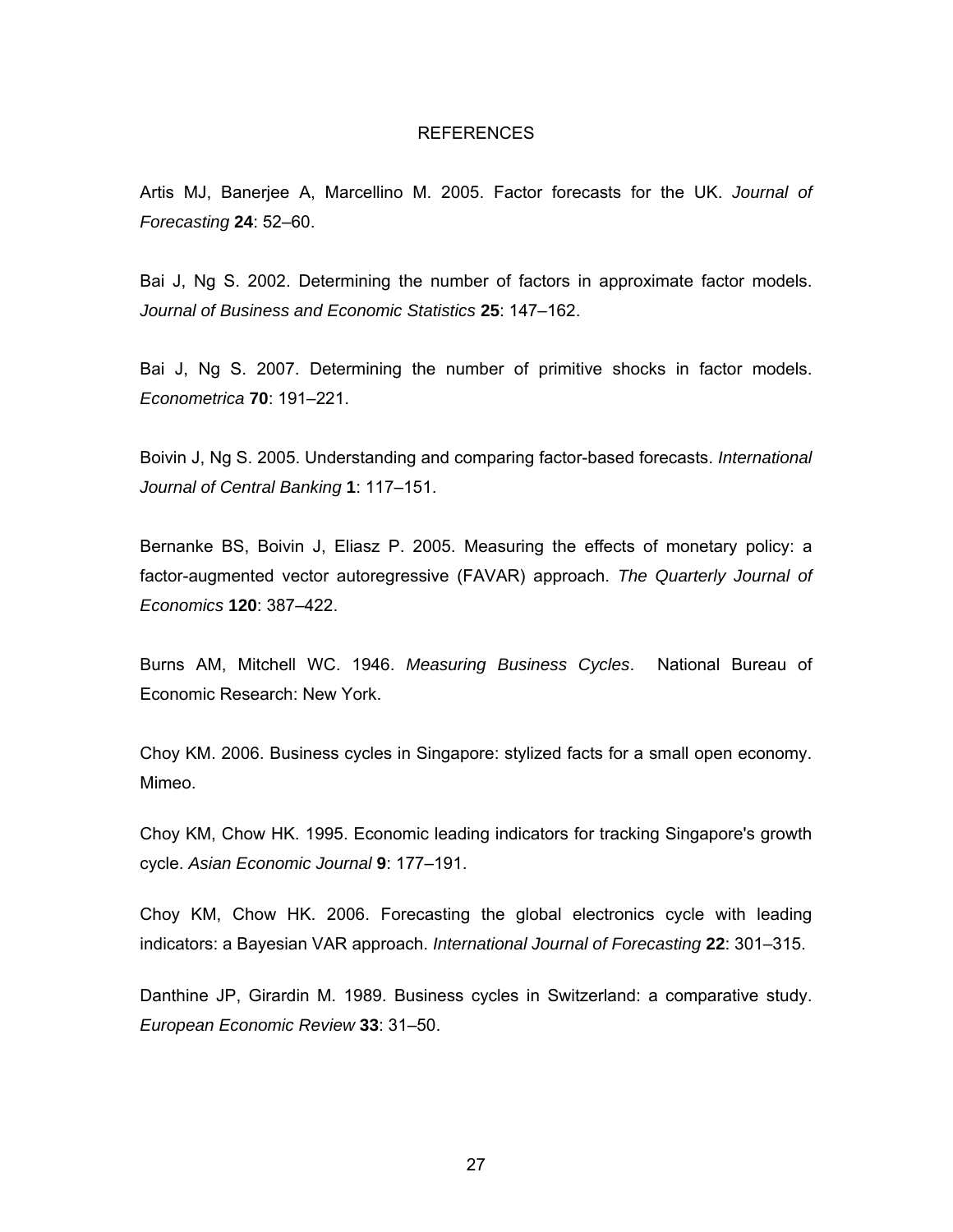Department of Statistics, Singapore. 2004. Singapore's growth chronology, coincident and leading indicators. Information Paper on Economic Statistics.

Diebold FX, Mariano RS. 1995. Comparing predictive accuracy. *Journal of Business and Economic Statistics* **13**: 253–263.

Doz C, Giannone D, Reichlin L. 2006. A quasi-maximum approach for large approximate dynamic factor models. European Central Bank Working Paper No. 674.

Englund P, Persson T, Svenson LEO. 1992. Swedish business cycles: 1861–1988. *Journal of Monetary Economics* **30**: 343–371.

Forni M, Hallin M, Lippi M, Reichlin L. 2000. The generalized dynamic factor model: identification and estimation *The Review of Economics and Statistics* **82**: 540–554.

Forni M, Hallin M, Lippi M, Reichlin L. 2003. Do financial variables help forecasting inflation and real activity in the Euro area? *Journal of Monetary Economics* **50**: 1243– 1255.

García-Ferrer A, Poncela P. 2002. Forecasting European GNP data through common factor models and other procedures. *Journal of Forecasting* **21**: 225–244.

Harvey D, Leybourne S, Newbold P. 1997. Testing the equality of prediction mean squared errors. *International Journal of Forecasting* **13**: 281–291.

Kim K, Buckle RA, Hall VB. 1994. Key features of New Zealand business cycles. *The Economic Record* **70**: 56–72.

Kim K, Choi YY. 1997. Business Cycles in Korea: is there any stylized feature? J*ournal of Economic Studies* **24**: 275–293.

Kose MA. 2002. Explaining business cycles in small open economies: how much do world prices matter? *Journal of International Economics* **56**: 299–327.